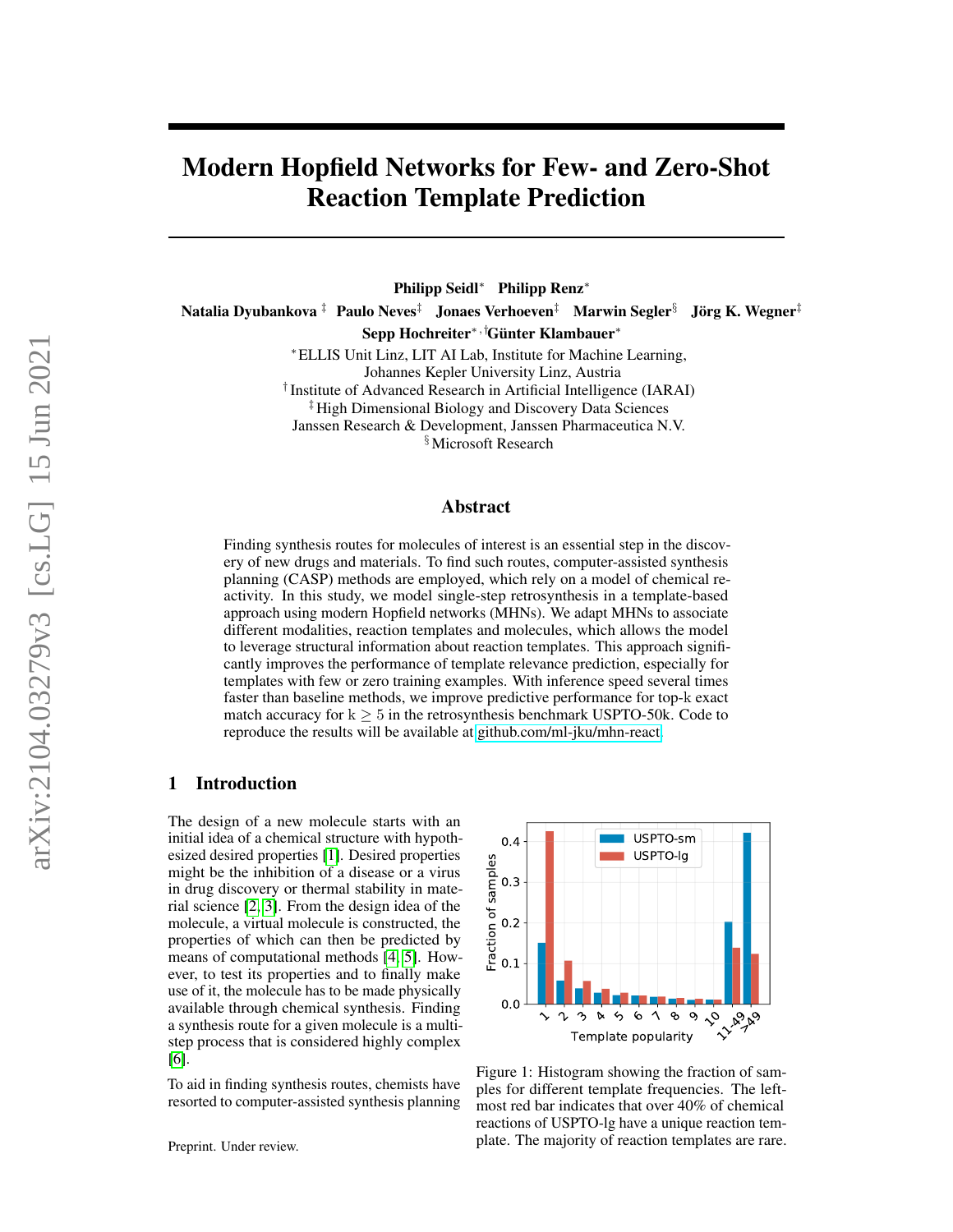

<span id="page-1-0"></span>Figure 2: Simplified depiction of our approach. Standard approaches only encode the molecule and predict a fixed set of templates. In our MHN-based approach, the templates are also encoded and transformed to stored patterns via the template encoder. The Hopfield layer learns to associate the encoded input molecule, the state pattern  $\hat{\xi}$ , with the memory of encoded templates, the stored patterns X. Multiple Hopfield layers can operate in parallel or be stacked using different encoders.

## (CASP) methods [\[6,](#page-9-5) [7\]](#page-9-6). Chemical synthesis

#### planning is often viewed in the retrosynthesis

setting in which a molecule of interest is recursively decomposed into less complex molecules until only readily available precursor molecules remain [\[8\]](#page-10-0). Such an approach relies on a single-step retrosynthesis model, which, given a product, tries to propose sets of reactants from which it can be synthesized. Early methods modelled chemical reactivity using rule-based expert systems [\[7\]](#page-9-6). These methods, however, require extensive manual curation [\[8–](#page-10-0)[10\]](#page-10-1). Recently there have been increased efforts to model chemical reactivity from reaction databases using machine learning methods [\[8,](#page-10-0) [11](#page-10-2)[–13\]](#page-10-3).

These efforts to model chemical reactions encompass a variety of different approaches. In one line of methods [\[13](#page-10-3)[–18\]](#page-10-4), the SMILES representation [\[19\]](#page-10-5) of the reactants given that of the product is predicted, using architectures proposed initially for the translation between natural languages [\[20,](#page-10-6) [21\]](#page-10-7). Others exploit the graph structure of molecules and model the task using graph neural networks [\[22,](#page-10-8) [23\]](#page-10-9). A prominent line of work makes use of *reaction templates* which are graph transformation rules that encode connectivity changes between atoms during a chemical reaction.

In a template-based approach, reaction templates are first extracted from a reaction database or hand-coded by a chemist. If the product side of a template is a sub-graph of a molecule, the template is called applicable to the molecule, and can be used to transform it into a reactant set. However, even if a template can be applied to a molecule, the resulting reaction might not be viable in the lab [\[10\]](#page-10-1). Hence a core task, which we refer to as template-relevance prediction, in such an approach is to predict with which templates a molecule can be combined with to yield a viable reaction. In prior work, this problem has often been tackled using a machine learning methods that are trained at this task on a set of recorded reactions [\[8,](#page-10-0) [10,](#page-10-1) [24](#page-10-10)[–30\]](#page-11-0).

Template-based methods usually view the problem as a classification task in which the templates are modelled as distinct categories. However, this can be problematic as automatic template extraction leads to many templates that are represented by few training samples [\[8,](#page-10-0) [24\]](#page-10-10). Somnath et al. [\[23\]](#page-10-9) argue that template-based approaches suffer from bad performance, particularly for rare reaction templates. Struble et al. [\[9\]](#page-10-11) note that ML has not been applied successfully for CASP in low-data regimes. To address the low-data issue, Fortunato et al. [\[24\]](#page-10-10) pretrained their template-relevance model to predict which templates are applicable and then fine-tuned it on recorded reactions in a database. This improved template-relevance prediction, especially for rare templates, as well as the average applicability of the top-ranked templates. Overall, a challenge of template-based methods arises from modelling reaction templates as distinct categories, which leads to many classes with few examples (see also Section [3\)](#page-3-0).

To avoid the above-mentioned problems, we propose a new model that does not consider templates as distinct categories, but can leverage structural information about the template. This allows for generalization over templates and improves performance in the tasks defined in [\[24\]](#page-10-10), especially for templates with few training samples and even for unseen templates. This model learns to associate relevant templates to product molecules using a Modern Hopfield Network [\[31,](#page-11-1) [32\]](#page-11-2). To this end, we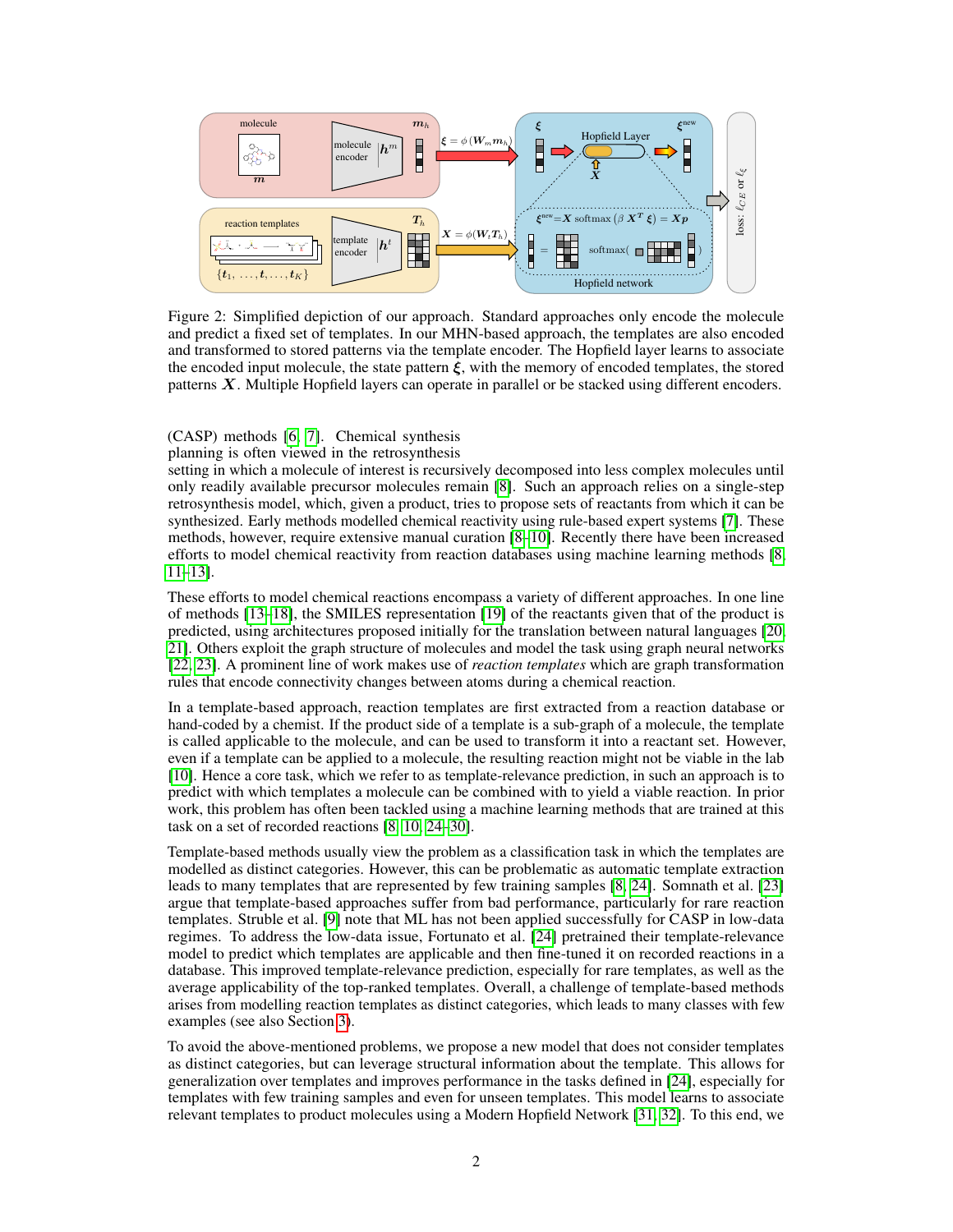adapted MHNs to associate objects of different modalities, namely input molecules, and reaction templates. In contrast to popular ML approaches, in which variable or input-dependent subsets of the data are associated [\[20,](#page-10-6) [31,](#page-11-1) [33,](#page-11-3) [34\]](#page-11-4), our architecture maintains a fixed set of representations, considered as a static memory independent of the input.

In this study, we propose a template-based method, which are often reported to be computationally expensive because of the NP-complete subgraph-isomorphism calculations involved in template execution [\[22–](#page-10-8)[24,](#page-10-10) [26\]](#page-11-5). To address this issue Fortunato et al. [\[24\]](#page-10-10) and Bjerrum et al. [\[26\]](#page-11-5) trained neural networks to predict which templates are applicable given a molecule to filter inapplicable templates during inference. We find that using a substructure screen, i.e. a fast check of a necessary condition for a graph to be a subgraph of another, improves inference speed which may also be of interest for other template-based methods.

Contributions. In Section [3](#page-3-0) we adapt modern Hopfield networks to associate different data modalities and to use a static memory resulting in a novel template-based approach to chemical synthesis. In Section [4](#page-5-0) we demonstrate that our architecture improves predictive performance for template relevance prediction and single-step retrosynthesis. In Section [4.2](#page-8-0) we investigate inference speed and show that our method is several times faster than baseline methods.

#### <span id="page-2-0"></span>2 Background: single-step retrosynthesis

The goal of *single-step retrosynthesis* is to predict sets of molecules that react to a given product. As a molecule can be synthesized in various ways, this represents a one-to-many task. A model is thus expected to output a list of reactant sets sorted by a belief that a solution is correct. Performance in this setting is usually measured by *reactant top-*k *accuracy* using a reaction database. This metric measures the fraction of samples for which, given the product of a recorded reaction, the recorded reactants are among the top-k predictions. Given the one-to-many setting small values of k might not be an optimal choice as there might exist scenarios where a good model receives low scores. Choosing k too large might result in a metric that is too easy to optimize.

Template-based approaches predict reactant sets via reaction templates. A reaction template encodes atom connectivity changes during a chemical reaction and can be used to transform a product molecule to reactants,  $m \stackrel{t}{\longrightarrow} r$ , where  $m$  is a product molecule,  $r$  represents a set of reactants and t a reaction template. The product side of a template encodes at which position in a molecule the template can be applied. A necessary condition for this is that the product side of the template is a substructure of the molecule of interest. If this is the case a template is said to be *applicable* to the molecule. The product sub-graph is then transformed according to the reactant side of the template and an atom-mapping between the two sides. Templates can be either hand-coded or automatically extracted from reaction databases, which yields an ordered set of K unique templates  $T = \{t^k\}_{k=1}^K$ .

The aim of *template-relevance prediction* is to predict which templates result in a feasible reaction given a product. If this is the case we say that a template is *relevant* to a molecule. While applicability is a necessary condition for relevance, it ignores the context of the whole molecule and thus substructures that might conflict with the encoded reaction [\[10,](#page-10-1) Fig. 1]. In practice applicability gives poor performance at relevance prediction (see Table [1\)](#page-6-0). To evaluate template-relevance predictions we use *template top-*k *accuracy*, which given the product of a recorded reaction measures the fraction of samples for which the template extracted from the recorded reaction is among the top-k predicted ones.

Given relevance predictions for a product, reactant sets are obtained by executing top-scoring templates. We do not permit relevance prediction to rely on applicability calculations because it is relatively slow to compute. Via this constraint, template top-k accuracy also incorporates information about the models ability to filter out non-applicable templates. This information might be lost in reactant accuracy as template execution relies on a check for applicability. Other differences between the reactant/template accuracy can arise from multiple locations in which the correct template may be applied or incorrect templates leading to the correct reactants.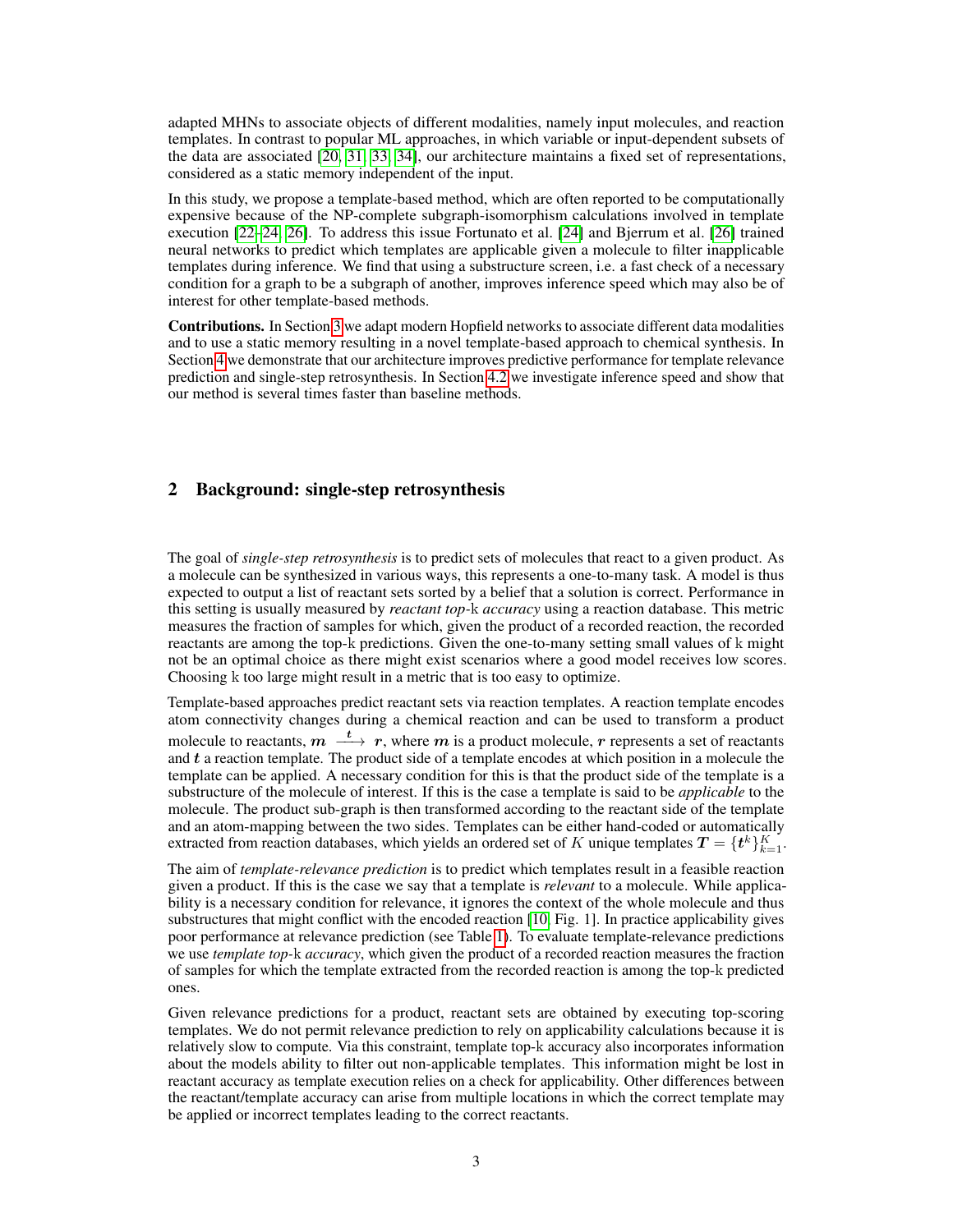#### <span id="page-3-0"></span>3 Modern Hopfield networks for reaction template prediction

Motivation of our approach. Many template-based methods [\[8,](#page-10-0) [10,](#page-10-1) [24](#page-10-10)-26] predict templates using

<span id="page-3-4"></span>
$$
\hat{y} = \text{softmax}(\boldsymbol{W} \ \boldsymbol{h}^m(\boldsymbol{m})),\tag{1}
$$

where  $\bm{h}^m(\bm{m})$  is a neural network that maps a molecule representation to a vector of size  $d_m$ , which we call *molecule encoder*. Multiplication with  $W \in \mathbb{R}^{K \times d_m}$  yields a score for each template  $t_1, \ldots, t_K$ . These scores are then normalized using the softmax function, which yields the vector  $\hat{y} \in \mathbb{R}^K$ . In this setting, different templates are viewed as distinct categories or classes, which makes the model ignorant of similarities between classes which prevents generalization over templates. The high fraction of samples in reaction data sets that have a unique template can be problematic because they cannot contribute to performance. This problem might also appear for templates occurring only a few times, but to a lesser extent.

Instead of learning the rows of W independently, one could map each template to a vector of size  $d_t$ using a *template encoder*,  $h^t$ , and concatenate them row-wise to obtain  $T_h = h^t(T) \in \mathbb{R}^{K \times d_t}$ . If  $d_m = d_t$ , replacing W in the equation above yields

<span id="page-3-1"></span>
$$
\hat{\mathbf{y}} = \text{softmax}(\mathbf{T}_h \, \mathbf{h}^m(\mathbf{m})),\tag{2}
$$

which associates the molecule  $m$  with each template via the dot product of their representations. This allows generalization across templates because the structure of the template is used to represent the class and the model can leverage similarities between templates. We adapt modern Hopfield networks [\[31,](#page-11-1) [35\]](#page-11-6) to generalize this association of the two modalities, molecules and reaction templates.

A component of the model proposed in Dai et al. [\[27\]](#page-11-7) is similar to our approach as it also makes use of the templates' structures. Our approach also resembles the approach taken in CLIP [\[34\]](#page-11-4) and ConVIRT [\[36\]](#page-11-8) in which associated pairs of images and texts are contrasted against non-associated pairs. Our adaption of MHNs to maintain a static memory complements previous contrastive learning [\[33,](#page-11-3) [37\]](#page-11-9) approaches using a memory [\[38](#page-11-10)[–41\]](#page-11-11).

Modern Hopfield networks. Recently Ramsauer et al. [\[31,](#page-11-1) [35\]](#page-11-6) introduced modern Hopfield Networks (MHN) which are well-suited for learning associations between sets [\[32\]](#page-11-2). We use an MHN approach to generalize Eq. [\(2\)](#page-3-1) to a more expressive association mapping

<span id="page-3-3"></span>
$$
\hat{\mathbf{y}} = g(\mathbf{h}^m(\mathbf{m}), \mathbf{h}^t(\mathbf{T})),\tag{3}
$$

where  $g$  consists of Hopfield layers based on MHNs. An MHN is an associative memory that stores patterns  $\mathbf{X} \in \mathbb{R}^{d \times K-1}$  $\mathbf{X} \in \mathbb{R}^{d \times K-1}$  $\mathbf{X} \in \mathbb{R}^{d \times K-1}$  and iteratively updates a state pattern according to:

$$
\boldsymbol{\xi}^{\text{new}} \ = \ \boldsymbol{X}\boldsymbol{p} \ = \ \boldsymbol{X} \text{softmax}(\beta \boldsymbol{X}^T \boldsymbol{\xi}) \,, \tag{4}
$$

where p is called the vector of *associations* and  $\beta > 0$  is a scaling parameter (inverse temperature). The update rule converges globally to stationary points of the energy function,  $E = -\text{lse}(\beta, \mathbf{X}^T\mathbf{\xi}) +$  $\frac{1}{2} \xi^T \xi + C$ , where lse is the log-sum-exponential function, and C is a constant [\[31,](#page-11-1) Theorem 1 and 2]. To adapt MHNs to reaction template prediction, the Hopfield layer learns both a molecule representation used for the state pattern  $\xi \in \mathbb{R}^d$  and reaction template representations used for the stored patterns  $X$ .

Model architecture with parallel or stacked Hopfield layers. Our model architecture consists of three main parts: a) a molecule encoder, b) a reaction template encoder, and c) one or more stacked or parallel Hopfield layers. Firstly, we use a molecule encoder function that learns a relevant representation for the task at hand. For this we use a fingerprint-based, e.g. ECFP [\[42\]](#page-11-12), fullyconnected NN,  $h_w^m(m)$  with weights w. The molecule encoder maps a molecule to its representation  $m_h = h_w^m(m)$  of dimension  $d_m$ .

Secondly, we use the reaction template encoder  $h^t_v$  with parameters  $v$  to learn relevant representations of templates. Here, we also use a fully-connected NN with *template fingerprints* as input. These fingerprints are described in Appendix Section [A3.](#page-16-0) This function is applied to all templates  $T$  and the resulting vectors are concatenated column-wise into a matrix  $T_h = h_v^t(T)$  with shape  $(d_t, K)$ .

Finally, we use a single or several stacked or parallel Hopfield layers  $g(.,.)$  to associate a molecule with all templates in the memory. The Hopfield layer consists of fully-connected layers with adaptive

<span id="page-3-2"></span><sup>&</sup>lt;sup>1</sup>Note that K in this work corresponds to N in [\[31\]](#page-11-1).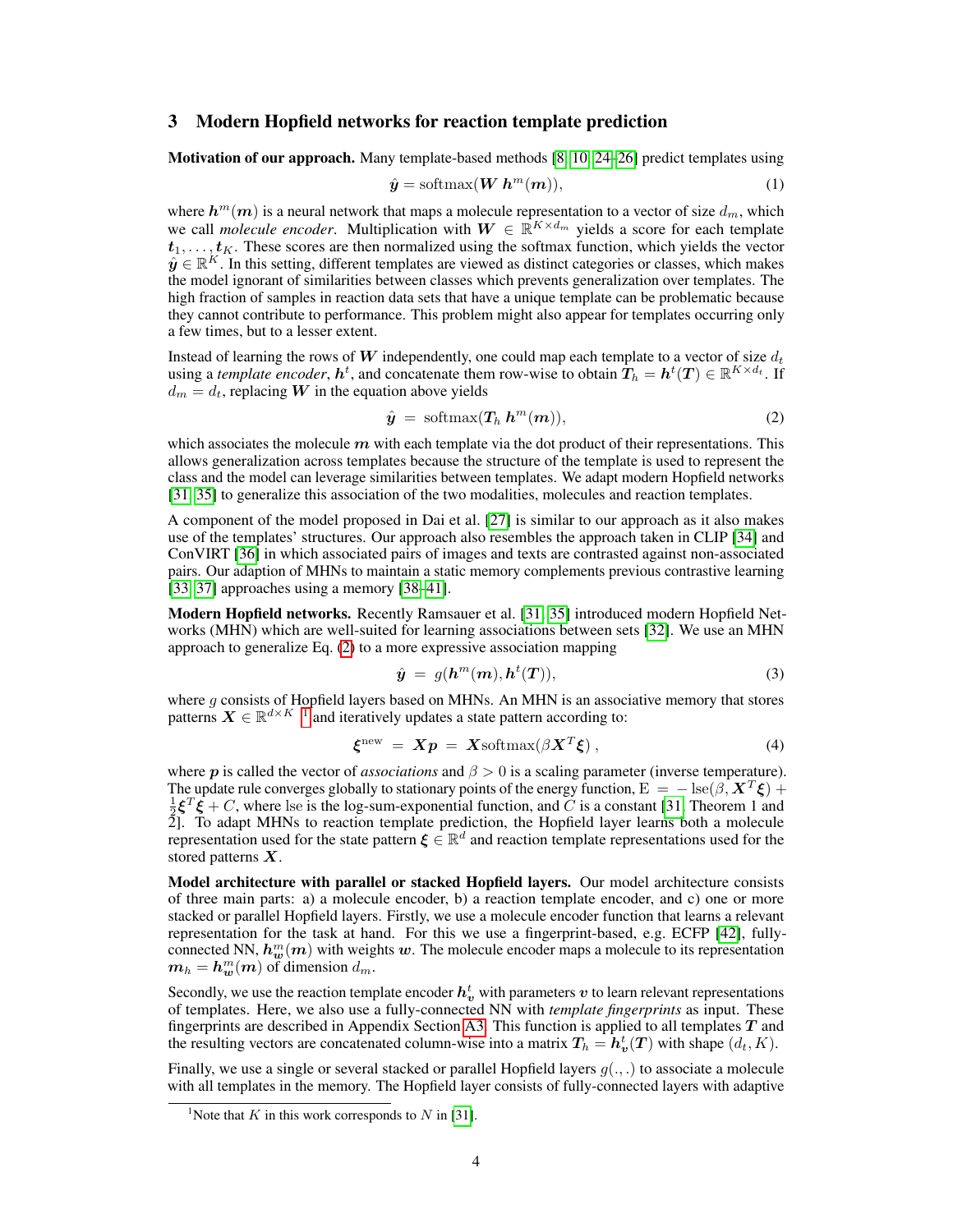weight matrices  $W_m, W_t$  to map both molecule representations and template representations to a d-dimensional space:  $\xi = \phi(\hat{W}_m h_w^m(m))$  and  $X = \phi(W_t h_v^t(T))$ , where  $\hat{W}_m$  and  $W_t$  are adaptive weight matrices with d rows, and  $\phi$  is an activation function. Hopfield layers comprise layer normalization [\[43\]](#page-11-13) for  $\xi$  and  $X$  which is included as a hyperparameter. We also consider the scaling parameter  $\beta$  as a hyperparameter. The Hopfield layer then employs the update rule Eq. [\(4\)](#page-3-3) through which the updated representation of the product molecule  $\xi^{\text{new}}$  and the vector of associations p is obtained. If multiple Hopfield layers are stacked,  $\xi^{\text{new}}$  enters the next Hopfield layer, for which additional template encoders supply the template representations. Parallel Hopfield layers use the same template encoder, but learn different projections  $W_t, W_m$ , which is analogous to the heads in Transformer networks.

The simple model (Eq. [2\)](#page-3-1) is a special case of our MHN and recovered if (a)  $W_t$  and  $W_m$  are the identity matrices and  $d_t = d_m = d$ , (b) the Hopfield network is constrained to a single update, (c) Hopfield networks are not stacked, i.e. there is only a single Hopfield layer (d) the scaling parameter  $\beta = 1$ , (e) layernorm learns zero mean and unit variance and does not use its adaptive parameters, and (f) the activation function  $\phi$  is the identity. The standard DNN model (Eq. [1\)](#page-3-4) is recovered if additionally the reaction templates are one-hot encoded, and the template encoder is linear.

In this study, we tested fingerprint-based fully-connected networks for the molecule and template encoder. In principle, one could use any mapping from molecules/templates to vector-valued representations for these components, for example raw fingerprints, graph neural networks [\[44\]](#page-12-0) or SMILES/SMARTS-based RNNs [\[45\]](#page-12-1) or Transformers [\[20\]](#page-10-6).

Loss function and optimization. We provide a general definition of the loss in terms of retrieved patterns and details in Appendix Section [A6.](#page-24-0) Here we supply a simple view of the case in which a single correct reaction template is assigned to each molecule. Given a training pair  $(m, t)$  and the set of all templates  $T$ , the model should assign high probability to t based on  $m$  and  $T$ . We encode this objective by the negative log-likelihood:  $-\log p(t | m, T)$ . The probability of each template in T is encoded by the corresponding element of the vector of associations  $p$  of the last Hopfield layer. In case of multiple parallel Hopfield layers, we use average pooling across the vectors  $p$  supplied from each layer.

The parameters of the model are adjusted on a training set using stochastic gradient descent on the loss w.r.t.  $W_t, W_m, w, v$ via the AdamW optimizer [\[46\]](#page-12-2). We train our model for a maximum of 100 epochs and then select the best model with respect to the minimum cross-entropy loss in the case of template-relevance prediction or maximum top-1 accuracy for singlestep retrosynthesis on the validation set. Pseudo-code of the forward-pass of our model is presented in Alg. [1.](#page-4-0)

Regularization. We use dropout regularization in the molecule encoder  $h^m$ , for the template encoder  $h^t$  as well as for the representations in the Hopfield layers. We employ L2 regularization on the parame-

<span id="page-4-0"></span>

| Algorithm 1 MHNs for template prediction (simplified)   |
|---------------------------------------------------------|
| # mol_encoder () Maps to dimension $d_m$ .              |
| # template_encoder() Maps to dimension $d_t$ .          |
| #m_train, t_train — pair of product molecule            |
| and reaction template from training set                 |
| $#T$ — set of K reaction templates including $t$ _train |
| $# d$ — dimension of Hopfield space                     |
| ## forward pass                                         |
| $T_h$ = template_encoder(T)# $[d_t, K]$                 |
| $m_h = mol_{encoder}(m_{train}) \# [d_m, 1]$            |
| $xinew, p, X = Hopfield(m_h, T_h, dim=d)$               |
| $p = pool(p, axis=1) # [K]$                             |
| ## association loss                                     |
| $label = where(T=ztrain)$ #[K]                          |
| $loss = cross_entropy(p, label)$                        |
|                                                         |

ters. A detailed list of considered and selected hyperparameters is given in Appendix Tables [A2](#page-7-0) and [A3.](#page-20-0)

Fingerprint filter (FPF). We added a computationally cheap fingerprint-based substructure screen as a post-processing step that can filter out a part of the non-applicable templates. For each product and the product side of each template, we calculated a bit-vector using the "PatternFingerprint" function from rdkit [\[47\]](#page-12-3). Each bit set in this vector specifies the presence of a substructure. For a template to be applicable every bit set in the template fingerprint also has to be set in the product fingerprint, which is a necessary condition for subgraphs to match. We chose a fingerprint size of 4096 as we did not observe significant performance gains for larger sizes, as can be seen in Appendix Fig. [A2.](#page-1-0)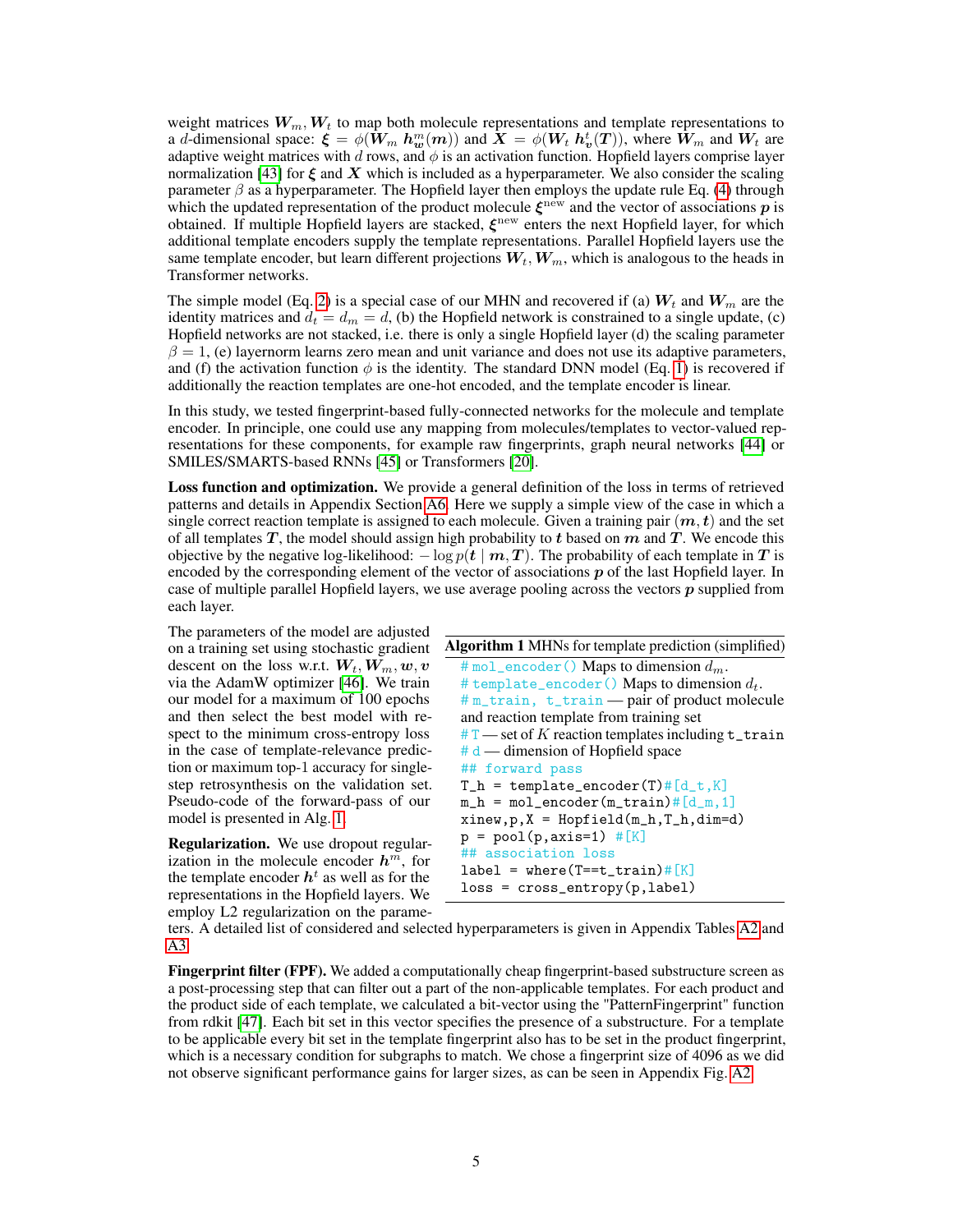## <span id="page-5-0"></span>4 Experiments

Data and preprocessing. All data sets used in this study are derived from the USPTO data set, extracted from the U.S. patent literature by Lowe [\[48\]](#page-12-4). This data set contains 1,8M text-mined reaction equations in SMILES notation [\[19\]](#page-10-5) and consists of reactions recorded in the years from 1976 to 2016. Reaction conditions and process actions are not included. For evaluating template relevance prediction, we use the preprocessing procedure described in [\[24\]](#page-10-10). Templates are extracted using rdchiral [\[49\]](#page-12-5). This results in two data sets, *USPTO-sm* which is based on USPTO-50k [\[50\]](#page-12-6) and *USPTO-lg* which is based on USPTO-410k [\[51\]](#page-12-7). For evaluating single-step retrosynthesis we use USPTO-50k as preprocessed in [\[29\]](#page-11-14). For this set we also extract templates using rdchiral [\[49\]](#page-12-5), but only for the train- and validation split to prevent test data leakage. A detailed description of the data sets and their preprocessing can be found in Appendix [A3.](#page-16-0)

Compute time and resources. All experiments were run on different servers with diverse Nvidia GPUs (Titan V 12GB, P40 24 GB, V100 16GB, A100 20GB MIG) using PyTorch 1.6.0 [\[52\]](#page-12-8). We estimate the total run-time to be around 1000 GPU hours. A single MHN model can be trained on USPTO-50k in approximately 5 minutes on a V100. Metrics. We measure performance for template-relevance prediction using template top-k accuracy, and use reactant top-k accuracy for evaluating single-step retrosynthesis as described in Section [2.](#page-2-0)

#### <span id="page-5-1"></span>4.1 Template relevance prediction: USPTO-sm and USPTO-lg

In this section, we investigate template-relevance prediction models in detail. We first compare the performance of our method to previously suggested ones. Then we analyze how performance varies as a function of template frequency. Next we show that our method can make use of a larger fraction of the training data than a baseline method. We conclude the section with an ablation study showing the importance of different modelling parameters.

We analyze the differences between our **MHN** method and two related previously suggested ones: Firstly, a fully-connected network with a softmax output, DNN, in which each output unit corresponds to a reaction template similar to [\[10\]](#page-10-1). Secondly, **DNN+pretrain**, which is the same as the above but including a pretraining-step on template applicability [\[24\]](#page-10-10). The main differences between these and our MHN method are the choice of network architecture (DNN/MHN), whether the FPF is used and whether the pretraining step on applicability prediction is included. This results in eight possible method variants which we include in our studies. Additionally, we report the results for a naive baseline Pop+FPF, which ranks templates by their popularity in the training set and applies the FPF. For all methods hyperparameters were adjusted on the validation set as described in Appendix Section [A3.](#page-16-0)

Comparison to previous methods. We compared the predictive performance of our MHN approach to two closely related previously suggested template-relevance prediction methods (DNN/DNN+Pretrain) and the popularity baseline (Pop) on the USPTO-sm/lg data sets described above. The grey rows in Table [1](#page-6-0) show that for most of the investigated settings our method exhibits better performance than these related methods, sometimes by a large margin. Only for top-1 accuracy on USPTO-lg the DNN model with FPF or pre-training outperformed the MHN model.

**Rare templates: few- and zero-shot learning.** Next we investigated how the predictive performance for samples varies as a function of number of training samples with the same template. We again compared the methods introduced in the paragraph above. Figure [3](#page-6-1) shows the top-100 accuracy for different subsets of the test set, which were grouped by the number of training samples with the same template. Especially for samples with rare templates the performance gap between our method and the compared ones is large. The DNN models and the popularity baseline perform very poorly for samples with templates not seen during training, which is expected as they cannot generalize across templates. The MHN model on the other hand achieves far above random accuracy on these samples. The performance on samples with rare templates has a considerable impact on overall performance due to the large number of templates that occur only few times in the training set.

Learning from rare templates. Next we analyze the effect on performance of rare template samples in the training set. In a classification setting, it is only useful to include classes if they are recurring, i.e. represented by more than one sample. However, in the USPTO-sm/lg datasets many templates occur only once (see Fig. [1\)](#page-0-0). If the templates are modelled as categories as done in the DNN approach,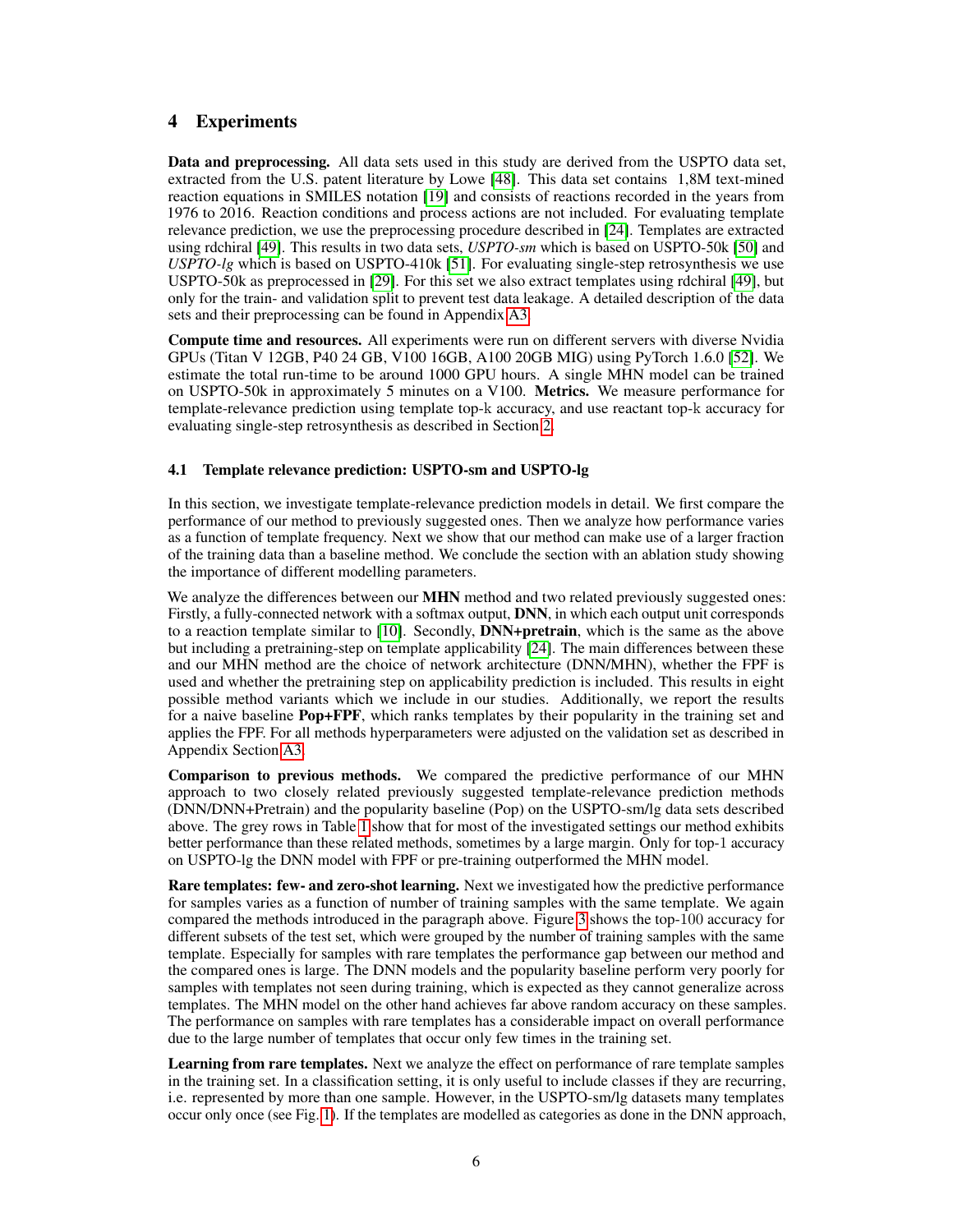<span id="page-6-0"></span>Table 1: Template top-k accuracy (%) of different method variants on USPTO-sm and USPTO-lg. "Model" indicates how the templates were ranked. "Filter" specifies if and how templates were excluded from the ranking via FPF or an applicability check (App). Pre-train indicates whether a model was pre-trained on the applicability task. Error bars represent confidence intervals on binomial proportions. The grey rows indicate methods specifically proposed here or in prior work.

|        |            |                  |          | USPTO-sm            |                   | USPTO-lg          |                   |                   |                   |
|--------|------------|------------------|----------|---------------------|-------------------|-------------------|-------------------|-------------------|-------------------|
| Ref.   | Model      | Filter           | Pretrain | $Top-1$             | $Top-10$          | Top- $100$        | $Top-1$           | Top- $10$         | $Top-100$         |
| $[10]$ | <b>DNN</b> |                  | no       | $38.1^{\circ}$      | $64.1^a$          | $76.5^{\rm a}$    | 16.0 <sup>b</sup> | 35.7 <sup>b</sup> | 50.7 <sup>b</sup> |
| [24]   | <b>DNN</b> |                  | yes      | $38.5^{\rm a}$      | $69.1^a$          | $85.8^{a}$        | $20.8^{b}$        | 41.7 <sup>b</sup> | 54.2 <sup>b</sup> |
|        | <b>DNN</b> | <b>FPF</b>       | no       | 39.0 <sup>a</sup>   | $67.6^{\rm a}$    | $84.6^{\rm a}$    | $17.1^{\rm b}$    | $38.1^{b}$        | 53.6 <sup>b</sup> |
|        | <b>DNN</b> | <b>FPF</b>       | yes      | 38.9 <sup>a</sup>   | 71.2 <sup>a</sup> | 90.6 <sup>a</sup> | $21.5^{\rm b}$    | 43.0 <sup>b</sup> | 56.0 <sup>b</sup> |
|        | <b>MHN</b> |                  | no       | 39.9 <sup>a</sup>   | 75.7 <sup>a</sup> | 91.9 <sup>a</sup> | 16.7 <sup>b</sup> | 43.6 <sup>b</sup> | $71.4^{b}$        |
|        | <b>MHN</b> |                  | yes      | $40.4^{\rm a}$      | 76.2 <sup>a</sup> | 91.8 <sup>a</sup> | 16.7 <sup>b</sup> | 43.5 <sup>b</sup> | 71.4 <sup>b</sup> |
| (ours) | <b>MHN</b> | <b>FPF</b>       | no       | $40.5^{\mathrm{a}}$ | 78.7 <sup>a</sup> | 95.9 <sup>a</sup> | 16.9 <sup>b</sup> | 44.2 <sup>b</sup> | $72.4^{b}$        |
|        | <b>MHN</b> | <b>FPF</b>       | yes      | $41.3^{\circ}$      | $78.8^{\circ}$    | 95.7 <sup>a</sup> | 17.0 <sup>b</sup> | $44.1^{b}$        | $72.3^{b}$        |
|        | Pop        |                  | no       | 0.0 <sup>a</sup>    | 8.6 <sup>a</sup>  | 28.9 <sup>a</sup> | 0.1 <sup>b</sup>  | 0.8 <sup>b</sup>  | 3.5 <sup>b</sup>  |
|        | Pop        | <b>FPF</b>       | no       | 1.5 <sup>a</sup>    | $17.6^{\rm a}$    | 53.1 <sup>a</sup> | 0.3 <sup>b</sup>  | 1.9 <sup>b</sup>  | 7.5 <sup>b</sup>  |
|        | Pop        | App <sup>c</sup> | no       | 9.4 <sup>a</sup>    | $39.6^{\rm a}$    | 80.3 <sup>a</sup> | 1.1 <sup>b</sup>  | 5.1 <sup>b</sup>  | 16.5 <sup>b</sup> |

<sup>a</sup> width of 95%-confidence interval  $< 1.3$ %.

<sup>b</sup> width of 95%-confidence interval  $< 0.4$  %.

 $\epsilon$  note that the applicability filter violates the modelling constraints given in Section [2.](#page-2-0)



<span id="page-6-1"></span>Figure 3: Top-100 accuracy for different template popularity on the USPTO-sm/lg datasets. The grey bars represent proportion of samples in the test set. Error bars represent 95%-confidence intervals on binomial proportion. Our method performs especially well on samples with reaction templates with few training examples.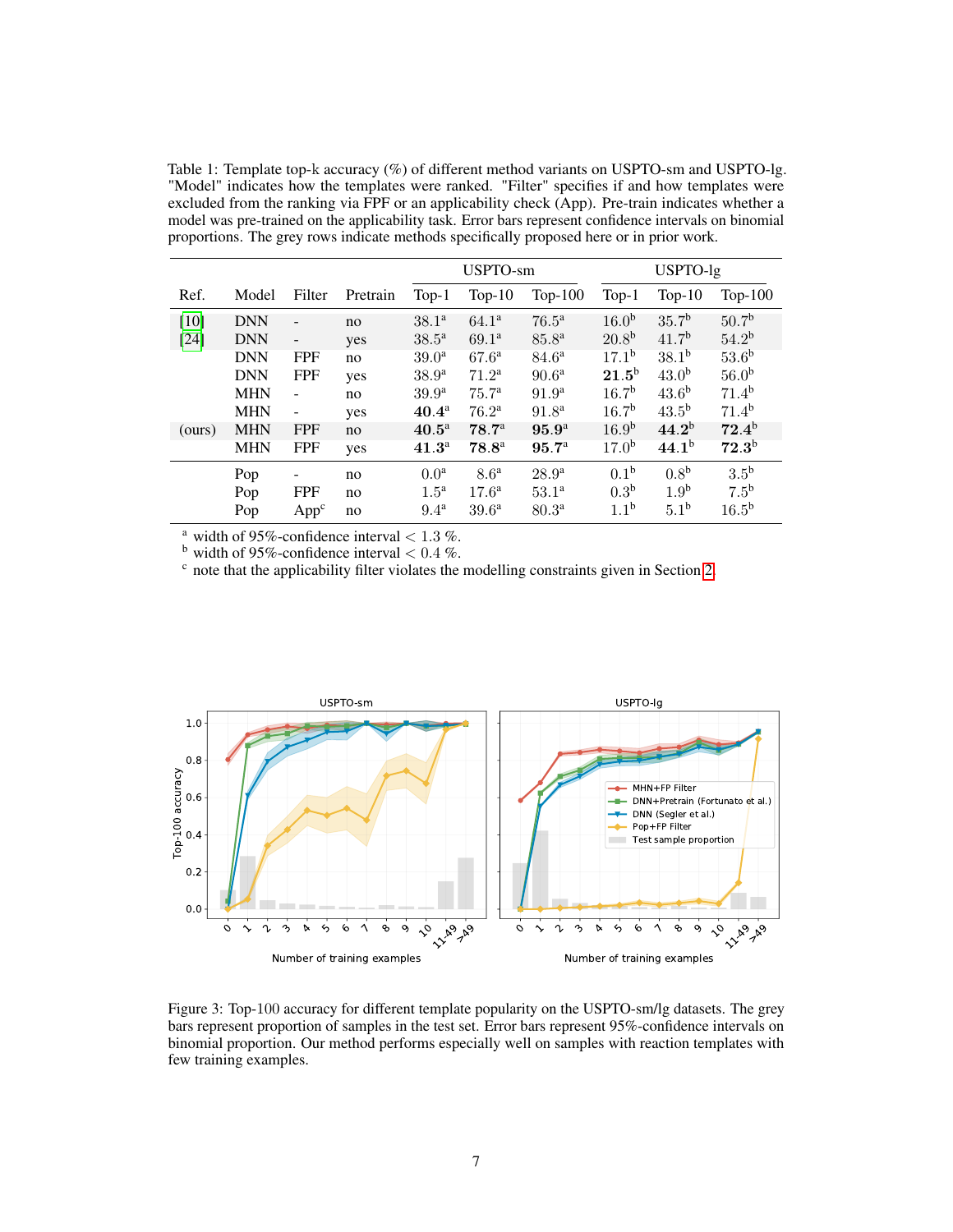<span id="page-7-0"></span>Table 2: Reactant top-k accuracy (%) on USPTO-50k retrosynthesis. Bold values indicate values within 0.1, green 1 and yellow within 3 percentage points to the maximum value. Error bars represent standard deviations across five re-runs. Category ("Cat.") indicates whether a method is templatebased (tb) or template-free (tf). Methods in the upper part have been (re-)implemented in this work.

| Abbr.                                    | Ref.                   | Cat.           | $Top-1$                                  | Top- $3$                                 | Top- $5$                                 | $Top-10$                                 | $Top-20$                                 | Top- $50$                                |
|------------------------------------------|------------------------|----------------|------------------------------------------|------------------------------------------|------------------------------------------|------------------------------------------|------------------------------------------|------------------------------------------|
| <b>MHNreact</b><br>Neuralsym<br>Pop      | ours<br>[10]           | tb<br>tb<br>tb | $50.5^{\pm.3}$<br>$45.2^{\pm.2}$<br>18.4 | $73.9^{\pm.3}$<br>$67.9^{\pm.5}$<br>38.7 | $81.0^{\pm.1}$<br>$75.8^{\pm.2}$<br>48.6 | $87.9^{\pm.2}$<br>$83.5^{\pm.2}$<br>63.0 | $92.0^{\pm.1}$<br>$89.1^{\pm.1}$<br>75.8 | $94.1^{\pm.0}$<br>$93.5^{\pm.1}$<br>89.8 |
| Dual-TB<br>Dual-TF<br>ATx100             | [53]<br>$[53]$<br>[54] | tb<br>tf<br>tf | 55.2<br>53.3<br>53.5                     | 74.6<br>69.7                             | 80.5<br>73.0<br>81.0                     | 86.9<br>75.0<br>85.7                     |                                          |                                          |
| <b>GLN</b><br>RetroPrime                 | $[18]$<br>$[27]$       | tb<br>tf       | 52.5<br>51.4                             | 69.0<br>74.0                             | 75.6<br>74.0                             | 83.7<br>76.1                             | 89.0                                     | 92.4                                     |
| G2G<br><b>MEGAN</b>                      | $[55]$<br>[22]         | tf<br>tf       | 48.9<br>48.6                             | 67.6<br>72.2                             | 72.5<br>80.3                             | 75.5<br>87.6                             | 91.6                                     | 94.2                                     |
| GET-LT1<br>Neuralsym                     | $[56]$<br>[10, 27]     | tf<br>tb       | 44.9<br>44.4                             | 58.8<br>65.3                             | 62.4<br>72.4                             | 65.9<br>78.9                             | 82.2                                     | 83.1                                     |
| <b>GOPRO</b><br><b>SCROP</b><br>LV-Trans | $[57]$<br>[58]<br>[59] | tf<br>tf<br>tf | 43.8<br>43.7<br>40.5                     | 57.2<br>60.0<br>65.1                     | 61.4<br>65.2<br>72.8                     | 66.6<br>68.7<br>79.4                     |                                          |                                          |
| <b>Trans</b><br>Retrosim                 | $[17]$<br>$[29]$       | tf<br>tb       | 37.9<br>37.3                             | 57.3<br>54.7                             | 62.7<br>63.3                             | 74.1                                     | 82.0                                     | 85.3                                     |

a large fraction of samples cannot contribute to performance. However, this does not hold for models that can generalize across templates, as our MHN model is able to do. To show the effect of the rare template samples on learning, we use the following experiment on USPTO-sm: We removed all samples with templates that are *exactly once* in the training set and *not* in the test set and retrain the best DNN and MHN models of the template relevance prediction experiment. After removal of these samples, the top-10 accuracy rose from  $71.1 \pm .2$  to  $72.3 \pm .2$  for the DNN+pretrain model and dropped from 78.8±.4 to 73.7±.3 for the MHN model. As expected, the performance does not drop for the DNN model, but even improved marginally, which we attribute to the model knowing which templates do not occur in the test set. In contrast, the performance for the MHN model decreased. This shows that the increased performance of our approach is in part caused by the larger fraction of data that can be leveraged for learning.

Ablation study. Next, we investigated the importance of the main parameters of the methods reported in this section, concretely the choice of network architecture (DNN/MHN), whether the FPF is used, and whether pre-training on applicability is performed. We evaluated the eight possible parameter variations on USPTO-sm/lg. The upper section of Table [1](#page-6-0) shows the predictive performance of these methods. We observe that the columns are approximately sorted from top-to-bottom. In combination with the organization of the method columns, this implies that MHN contributes the most to improved performance, followed by FPF and the use of pre-training. The lower part of Table [1](#page-6-0) shows the performance of the popularity baseline. The last row shows that a plain applicability check is not sufficient for high performance. We include additional results in Appendix Section [A3.](#page-16-0)

#### <span id="page-7-1"></span>4.2 Single-step retrosynthesis: USPTO-50k

Next we compare our method to previously suggested ones in the single-step retrosynthesis task using the USPTO-50k data set. We follow the preprocessing procedure of [\[12\]](#page-10-13) and used rdchiral [\[49\]](#page-12-5) to extract reaction templates. Following [\[12\]](#page-10-13) we shuffled the data and assign 80/10/10% of the samples in each reaction class into train/validation/test set respectively. This is similar to USPTO-sm above but varies in details discussed in Appendix Section [A3.](#page-16-0) We first compare the predictive performance of our method to previous ones and then investigate its inference speed.

Predictive performance. Table [2](#page-7-0) shows the reactant top-k accuracies for different methods. These methods include, among others, transformer-based [\[18,](#page-10-4) [54\]](#page-12-10), graph-to-graph [\[55\]](#page-12-11) or template-based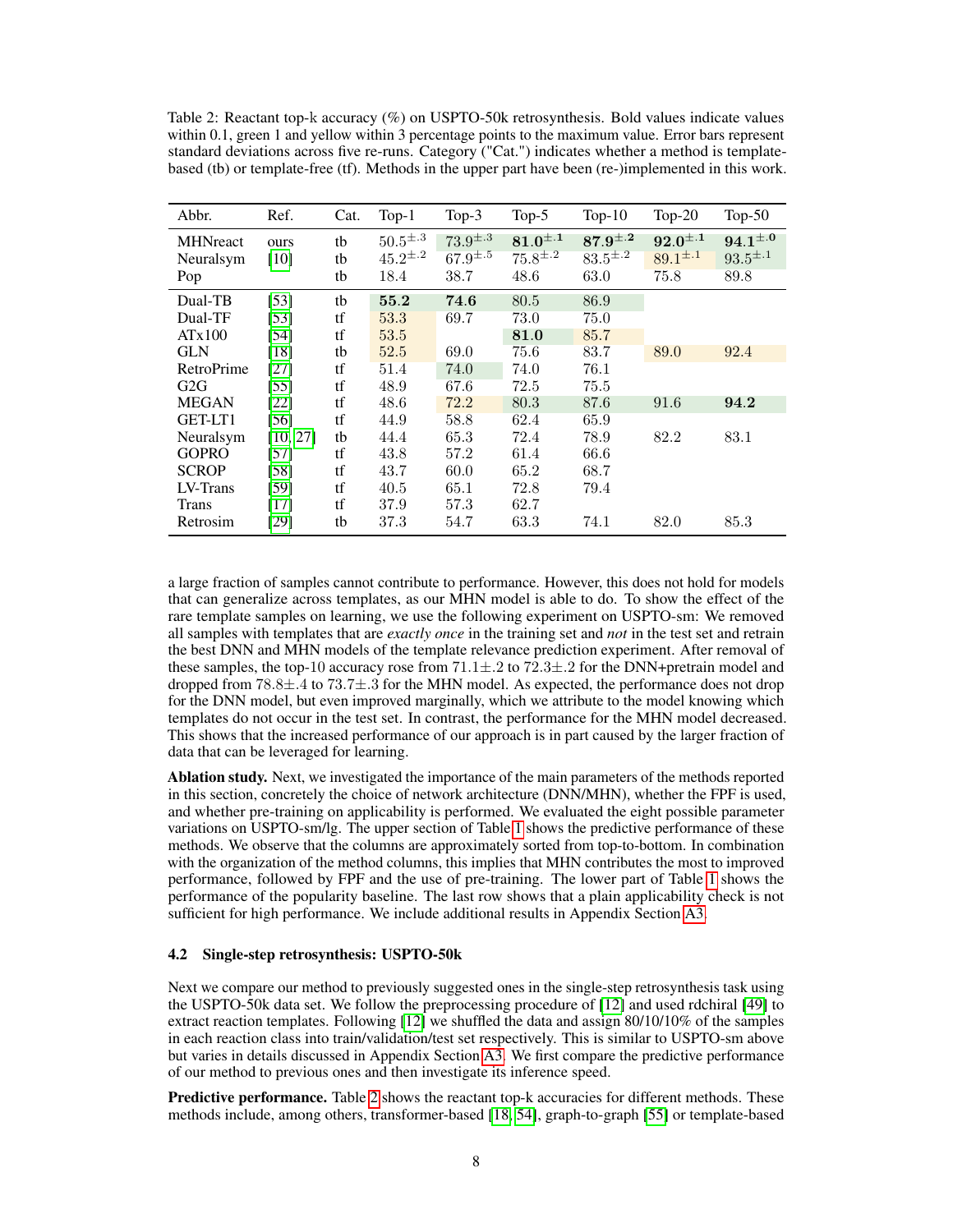

<span id="page-8-0"></span>Figure 4: Reactant top-k accuracy vs. inference speed for different values of k. Upper left is better. For Transformer/GLN the points represent different beam sizes. For MHN/NeuralSym the points reflect different numbers of generated reactant sets, namely  $\{1, 3, 5, 10, 20, 50\}$ .

ones [\[27\]](#page-11-7). Some methods [\[16,](#page-10-14) [23,](#page-10-9) [60](#page-12-16)[–65\]](#page-13-0) that also report results on USPTO-50k were ommitted here, either due to test set leakage or a different evaluation conditions, as detailed Appendix Section [A3.](#page-16-0) We re-implemented and improved the NeuralSym method as described in Appendix Section A3. and added the popularity baseline described in Section [4.1.](#page-5-1) Hyperparameter selection on the validation set returned an MHN model with two stacked Hopfield layers, which we refer to as *MHNreact* (see Appendix Section [A3\)](#page-16-0). We ranked reactant sets by the score of the template used to produce them. If a template execution yielded multiple results all were included in the prediction in random order. Table [2](#page-7-0) shows reactant top-k accuracy for different methods. Our method achieved state-of-the-art performance for  $k \geq 5$  and approaches it for  $k = 1, 3$ . Together with Dual-TB [\[53\]](#page-12-9) this puts template-based methods ahead of other approaches at all considered values of k.

Inference speed. Aside from predictive performance, inference speed is also vital for retrosynthesis methods. Therefore, CASP methods are often evaluated by their ability to find a route in a given time [\[8,](#page-10-0) [26,](#page-11-5) [66\]](#page-13-1). Template-based methods are sometimes reported to be slow [\[22,](#page-10-8) [54\]](#page-12-10), however we found that inference speed was not reported in mentioned studies and are seldom reported in general, despite their importance. Accuracy can be traded for inference speed for many models. For some, this trade-off is achieved by varying beam size [\[18,](#page-10-4) [27\]](#page-11-7). In template-based approaches, the number of executed templates can be varied and traded off against speed. We compared inference speed of our MHN method with the following baselines. We obtained results for GLN from their paper [\[22\]](#page-10-8). We trained a **Transformer** baseline using the code of [\[13\]](#page-10-3), as a representative of transformer-based methods [\[17,](#page-10-12) [18,](#page-10-4) [59\]](#page-12-15). Additionally, we also include the **NeuralSym** [\[10\]](#page-10-1) model we implemented in the comparison. The results are displayed in Fig. [4.](#page-8-0) At comparable or better performance, our method achieves inference speed of up to two magnitudes faster compared to Transformer and GLN. While NeuralSym is faster than our model for some fixed values of accuracy, MHN yields better maximum accuracy with comparable speed.

#### <span id="page-8-1"></span>5 Discussion and conclusion

We have introduced a new Deep Learning architecture for reaction template prediction based on modern Hopfield networks. To this end, we have adapted modern Hopfield networks to associate objects of different modalities and to use a static memory. This type of multi-modal learning might be relevant in other areas, in which two or more data modalities have to be associated based on limited available data. The architecture comprises a molecule and reaction template encoder networks. The latter enables generalization across templates which enables zero-shot learning and improves few-shot learning. On the single-step retrosynthesis benchmark USPTO-50k, our model MHNreact reaches state-of-the-art at top-k accuracy for  $k > 5$ . We found little data that back the common claim of template-based methods being slow and hope that we contributed data that shed a new light on this matter. We envision that our approach will be used to improve CASP systems or synthesis-aware generative models [\[67](#page-13-2)[–70\]](#page-13-3).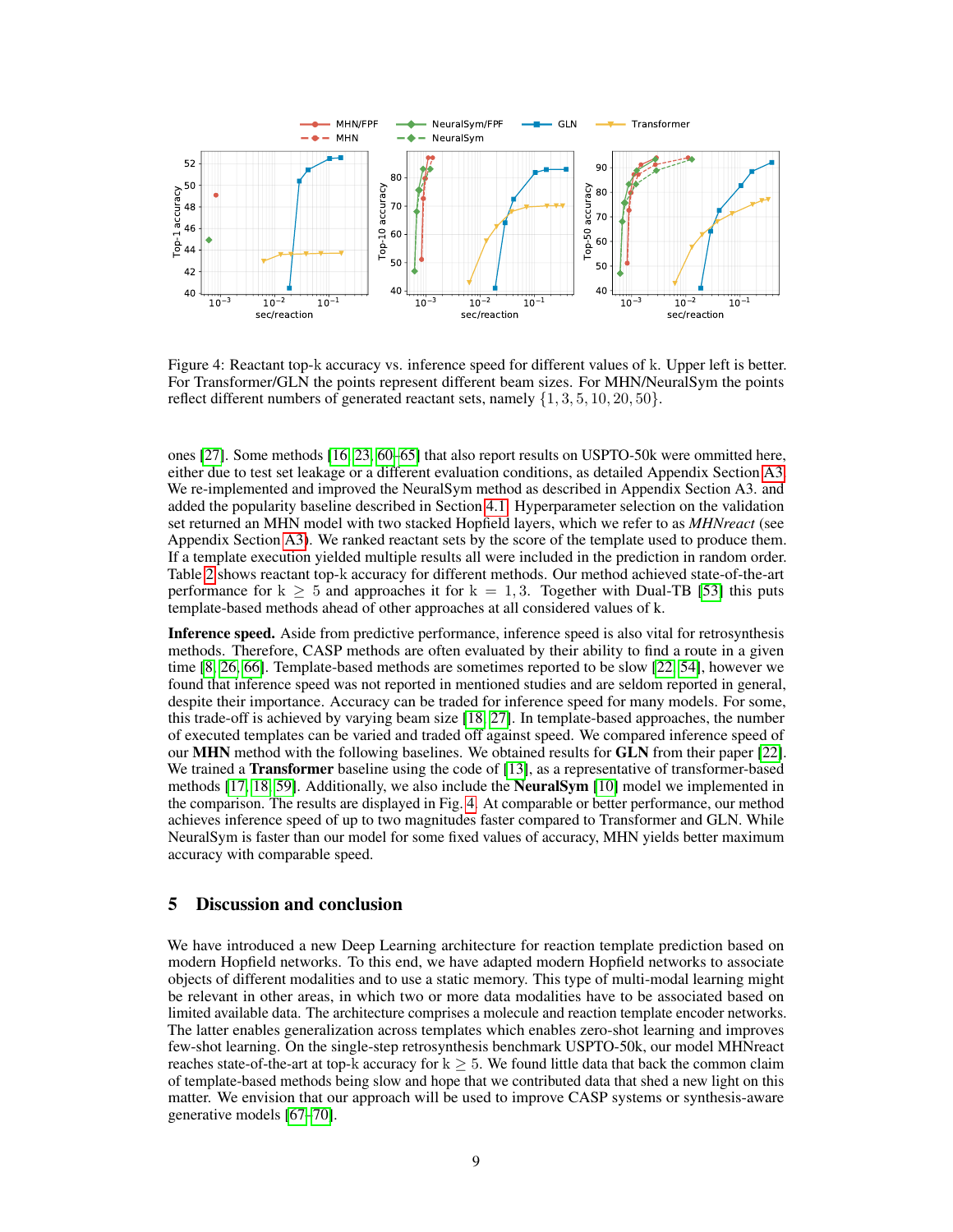*Limitations.* Our experiments are currently limited by several factors. We did not investigate the importance of radius around the reaction center used for template extraction. We currently do not re-rank reactants based on a secondary model such as an in-scope filter [\[8\]](#page-10-0) or dual models [\[53\]](#page-12-9), which could increase performance. The scalability of our method remains to be investigated. The results for inference speed depend highly on implementation and may potentially be improved by relatively simple means.

*Potential biases, consequences of failure and societal impact.* Since the inputs to our model do not contain data of individuals, there are no direct biases or unfairness towards a particular gender, age or ethnic groups. However, there are still biases towards particular chemical spaces or reactions that have been introduced by humans. Our approach can help to speed up the discovery of molecules or to find new, and more efficient synthesis routes. While new molecules can serve as medicines, secure the world's food supply via agrochemicals, or enable a sustainable energy conversion and storage to counter or mitigate climate change, such new molecules might also be toxins or pollutants, which negatively impact humanity. As common with methods in machine learning, potential danger lies in the possibility that users rely too much on our new approach and use it without reflecting on the outcomes. However, the full pipeline in which our method would be used includes wet lab tests after its application to verify and investigate the results, gain insights, and possibly derive treatments. Failures of the proposed method would lead to adverse outcomes in wet lab tests.

#### Acknowledgements

The ELLIS Unit Linz, the LIT AI Lab, the Institute for Machine Learning, are supported by the Federal State Upper Austria. IARAI is supported by Here Technologies. We thank the projects AI-MOTION (LIT-2018-6-YOU-212), AI-SNN (LIT-2018-6-YOU-214), DeepFlood (LIT-2019-8- YOU-213), Medical Cognitive Computing Center (MC3), PRIMAL (FFG-873979), S3AI (FFG-872172), DL for granular flow (FFG-871302), ELISE (H2020-ICT-2019-3 ID: 951847), AIDD (MSCA-ITN-2020 ID: 956832). We thank Janssen Pharmaceutica (MaDeSMart, HBC.2018.2287), Audi.JKU Deep Learning Center, TGW LOGISTICS GROUP GMBH, Silicon Austria Labs (SAL), FILL Gesellschaft mbH, Anyline GmbH, Google, ZF Friedrichshafen AG, Robert Bosch GmbH, UCB Biopharma SRL, Merck Healthcare KGaA, Software Competence Center Hagenberg GmbH, TÜV Austria, and the NVIDIA Corporation.

### References

- <span id="page-9-0"></span>[1] Joseph G. Lombardino and John A. Lowe. "The Role of the Medicinal Chemist in Drug Discovery — Then and Now". In: *Nature Reviews Drug Discovery* 3.10 (2004), pp. 853–862. URL: <https://doi.org/10.1038/nrd1523>.
- <span id="page-9-1"></span>[2] Zhichao Lu et al. "Interpretable machine-learning strategy for soft-magnetic property and thermal stability in Fe-based metallic glasses". In: *npj Computational Materials* 6.1 (2020), pp. 1–9. URL: <https://www.nature.com/articles/s41524-020-00460-x>.
- <span id="page-9-2"></span>[3] Andreas Mayr, Günter Klambauer, Thomas Unterthiner, Marvin Steijaert, Jörg K Wegner, Hugo Ceulemans, Djork-Arné Clevert, and Sepp Hochreiter. "Large-scale comparison of machine learning methods for drug target prediction on ChEMBL". In: *Chemical science* 9.24 (2018), pp. 5441–5451. URL: [https://pubs.rsc.org/en/content/articlelanding/](https://pubs.rsc.org/en/content/articlelanding/2018/SC/C8SC00148K) [2018/SC/C8SC00148K](https://pubs.rsc.org/en/content/articlelanding/2018/SC/C8SC00148K).
- <span id="page-9-3"></span>[4] J. A. McCammon. "Computer-Aided Molecular Design". In: *Science* 238.4826 (1987), pp. 486– 491. URL: <https://doi.org/10.1126/science.3310236>.
- <span id="page-9-4"></span>[5] Lik Yin Ng, Fah Keen Chong, and Nishanth G. Chemmangattuvalappil. "Challenges and Opportunities in Computer-Aided Molecular Design". In: *Computers & Chemical Engineering* 81 (2015), pp. 115–129. URL: [https://doi.org/10.1016/j.compchemeng.2015.03.](https://doi.org/10.1016/j.compchemeng.2015.03.009) [009](https://doi.org/10.1016/j.compchemeng.2015.03.009).
- <span id="page-9-5"></span>[6] E. J. Corey and W. Todd Wipke. "Computer-Assisted Design of Complex Organic Syntheses". In: *Science* 166.3902 (1969), pp. 178–192.
- <span id="page-9-6"></span>[7] Sara Szymkuć, Ewa P. Gajewska, Tomasz Klucznik, Karol Molga, Piotr Dittwald, Michał Startek, Michał Bajczyk, and Bartosz A. Grzybowski. "Computer-Assisted Synthetic Planning: The End of the Beginning". In: *Angewandte Chemie International Edition* 55.20 (2016), pp. 5904–5937. URL: <https://doi.org/10.1002/anie.201506101>.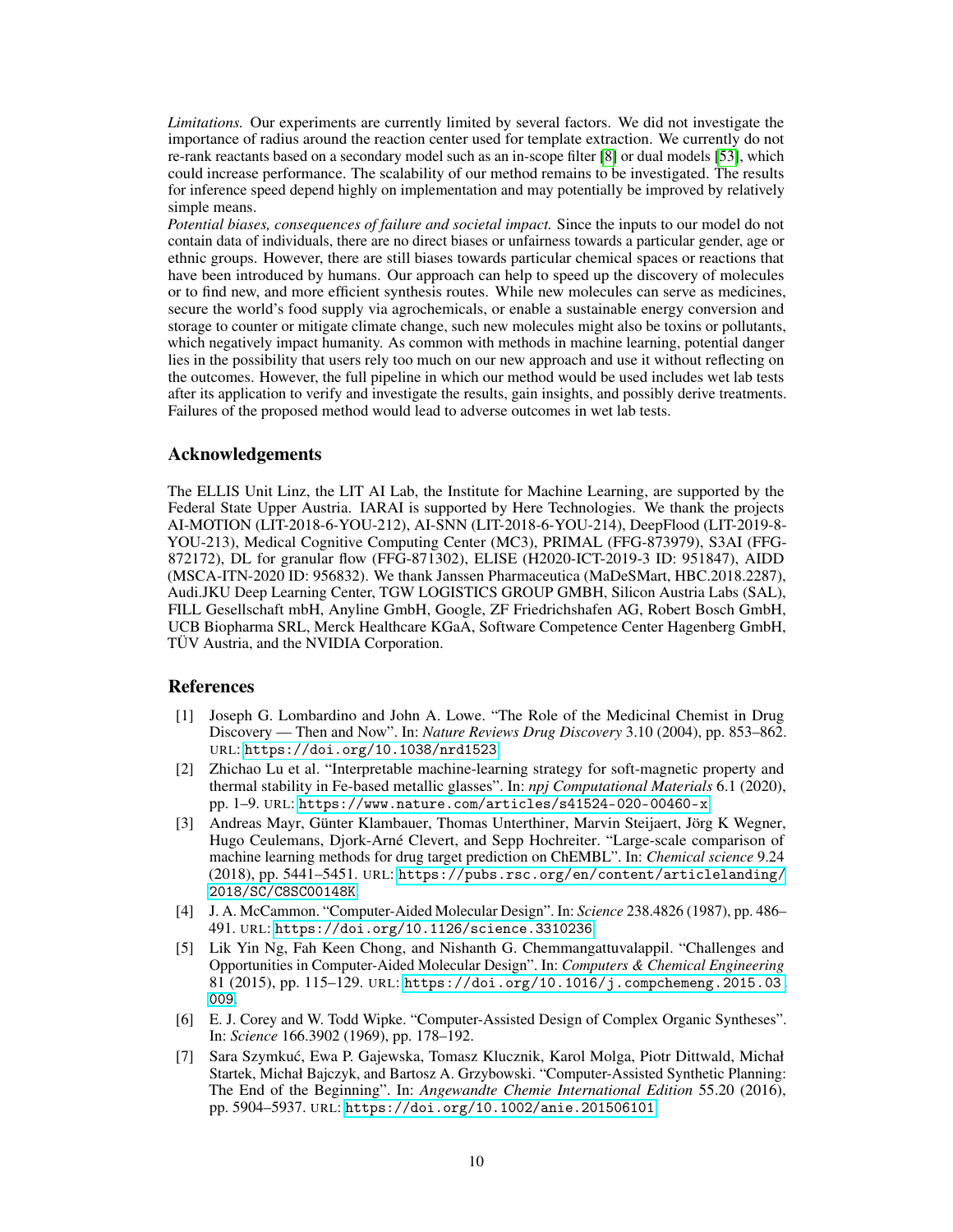- <span id="page-10-0"></span>[8] Marwin H. S. Segler, Mike Preuss, and Mark P. Waller. "Planning Chemical Syntheses with Deep Neural Networks and Symbolic AI". In: *Nature* 555.7698 (2018), pp. 604–610. URL: <https://doi.org/10.1038/nature25978>.
- <span id="page-10-11"></span>[9] Thomas J. Struble et al. "Current and Future Roles of Artificial Intelligence in Medicinal Chemistry Synthesis". In: *Journal of Medicinal Chemistry* 63.16 (2020), pp. 8667–8682. URL: <https://doi.org/10.1021/acs.jmedchem.9b02120>.
- <span id="page-10-1"></span>[10] Marwin H. S. Segler and Mark P. Waller. "Neural-Symbolic Machine Learning for Retrosynthesis and Reaction Prediction". In: *Chemistry* 23.25 (2017), pp. 5966–5971. URL: [https:](https://doi.org/10.1002/chem.201605499) [//doi.org/10.1002/chem.201605499](https://doi.org/10.1002/chem.201605499).
- <span id="page-10-2"></span>[11] Connor W. Coley, William H. Green, and Klavs F. Jensen. "Machine Learning in Computer-Aided Synthesis Planning". In: *Accounts of Chemical Research* 51.5 (2018), pp. 1281–1289. URL: <https://doi.org/10.1021/acs.accounts.8b00087>.
- <span id="page-10-13"></span>[12] Connor W. Coley, Luke Rogers, William H. Green, and Klavs F. Jensen. "Computer-Assisted Retrosynthesis Based on Molecular Similarity". In: *ACS Central Science* 3.12 (2017), pp. 1237– 1245. URL: <https://doi.org/10.1021/acscentsci.7b00355>.
- <span id="page-10-3"></span>[13] Philippe Schwaller, Teodoro Laino, Théophile Gaudin, Peter Bolgar, Christopher A. Hunter, Costas Bekas, and Alpha A. Lee. "Molecular Transformer: A Model for Uncertainty-Calibrated Chemical Reaction Prediction". In: *ACS Central Science* 5.9 (2019), pp. 1572–1583. URL: <https://doi.org/10.1021/acscentsci.9b00576>.
- [14] Juno Nam and Jurae Kim. *Linking the Neural Machine Translation and the Prediction of Organic Chemistry Reactions*. 2016. arXiv: [1612.09529](https://arxiv.org/abs/1612.09529). URL: [http://arxiv.org/abs/](http://arxiv.org/abs/1612.09529) [1612.09529](http://arxiv.org/abs/1612.09529).
- [15] Philippe Schwaller, Théophile Gaudin, Dávid Lányi, Costas Bekas, and Teodoro Laino. ""Found in Translation": Predicting Outcomes of Complex Organic Chemistry Reactions Using Neural Sequence-to-Sequence Models". In: *Chemical Science* 9.28 (2018), pp. 6091– 6098. URL: <https://doi.org/10.1039/C8SC02339E>.
- <span id="page-10-14"></span>[16] Bowen Liu et al. "Retrosynthetic Reaction Prediction Using Neural Sequence-to-Sequence Models". In: *ACS Central Science* 3.10 (2017), pp. 1103–1113. URL: [https://doi.org/10.](https://doi.org/10.1021/acscentsci.7b00303) [1021/acscentsci.7b00303](https://doi.org/10.1021/acscentsci.7b00303).
- <span id="page-10-12"></span>[17] Pavel Karpov, Guillaume Godin, and Igor V. Tetko. "A Transformer Model for Retrosynthesis". In: Springer International Publishing, 2019, pp. 817–830.
- <span id="page-10-4"></span>[18] Igor V. Tetko, Pavel Karpov, Ruud Van Deursen, and Guillaume Godin. "State-of-the-Art Augmented NLP Transformer Models for Direct and Single-Step Retrosynthesis". In: *Nature Communications* 11.1 (2020), p. 5575. URL: [https://doi.org/10.1038/s41467-020-](https://doi.org/10.1038/s41467-020-19266-y) [19266-y](https://doi.org/10.1038/s41467-020-19266-y).
- <span id="page-10-5"></span>[19] David Weininger. "SMILES, a Chemical Language and Information System". In: *Journal of Chemical Information and Computer Sciences* 28.1 (1988), pp. 31–36. URL: [https://doi.](https://doi.org/10.1021/ci00057a005) [org/10.1021/ci00057a005](https://doi.org/10.1021/ci00057a005).
- <span id="page-10-6"></span>[20] Ashish Vaswani, Noam Shazeer, Niki Parmar, Jakob Uszkoreit, Llion Jones, Aidan N. Gomez, Lukasz Kaiser, and Illia Polosukhin. *Attention Is All You Need*. 2017. arXiv: [1706.03762](https://arxiv.org/abs/1706.03762). URL: <http://arxiv.org/abs/1706.03762>.
- <span id="page-10-7"></span>[21] Ilya Sutskever, Oriol Vinyals, and Quoc V Le. "Sequence to sequence learning with neural networks". In: *Proceedings of the 27th International Conference on Neural Information Processing Systems-Volume 2*. 2014, pp. 3104–3112.
- <span id="page-10-8"></span>[22] Chence Shi, Minkai Xu, Hongyu Guo, Ming Zhang, and Jian Tang. *A Graph to Graphs Framework for Retrosynthesis Prediction*. 2020. arXiv: [2003.12725](https://arxiv.org/abs/2003.12725).
- <span id="page-10-9"></span>[23] Vignesh Ram Somnath, Charlotte Bunne, Connor W. Coley, Andreas Krause, and Regina Barzilay. *Learning Graph Models for Template-Free Retrosynthesis*. 2020. arXiv: [2006.07038](https://arxiv.org/abs/2006.07038). URL: <http://arxiv.org/abs/2006.07038>.
- <span id="page-10-10"></span>[24] Michael E. Fortunato, Connor W. Coley, Brian C. Barnes, and Klavs F. Jensen. "Data Augmentation and Pretraining for Template-Based Retrosynthetic Prediction in Computer-Aided Synthesis Planning". In: *Journal of Chemical Information and Modeling* 60.7 (2020), pp. 3398– 3407. URL: <https://doi.org/10.1021/acs.jcim.0c00403>.
- [25] Jennifer N. Wei, David Duvenaud, and Alán Aspuru-Guzik. "Neural Networks for the Prediction of Organic Chemistry Reactions". In: *ACS Central Science* 2.10 (2016), pp. 725–732. URL: <https://doi.org/10.1021/acscentsci.6b00219>.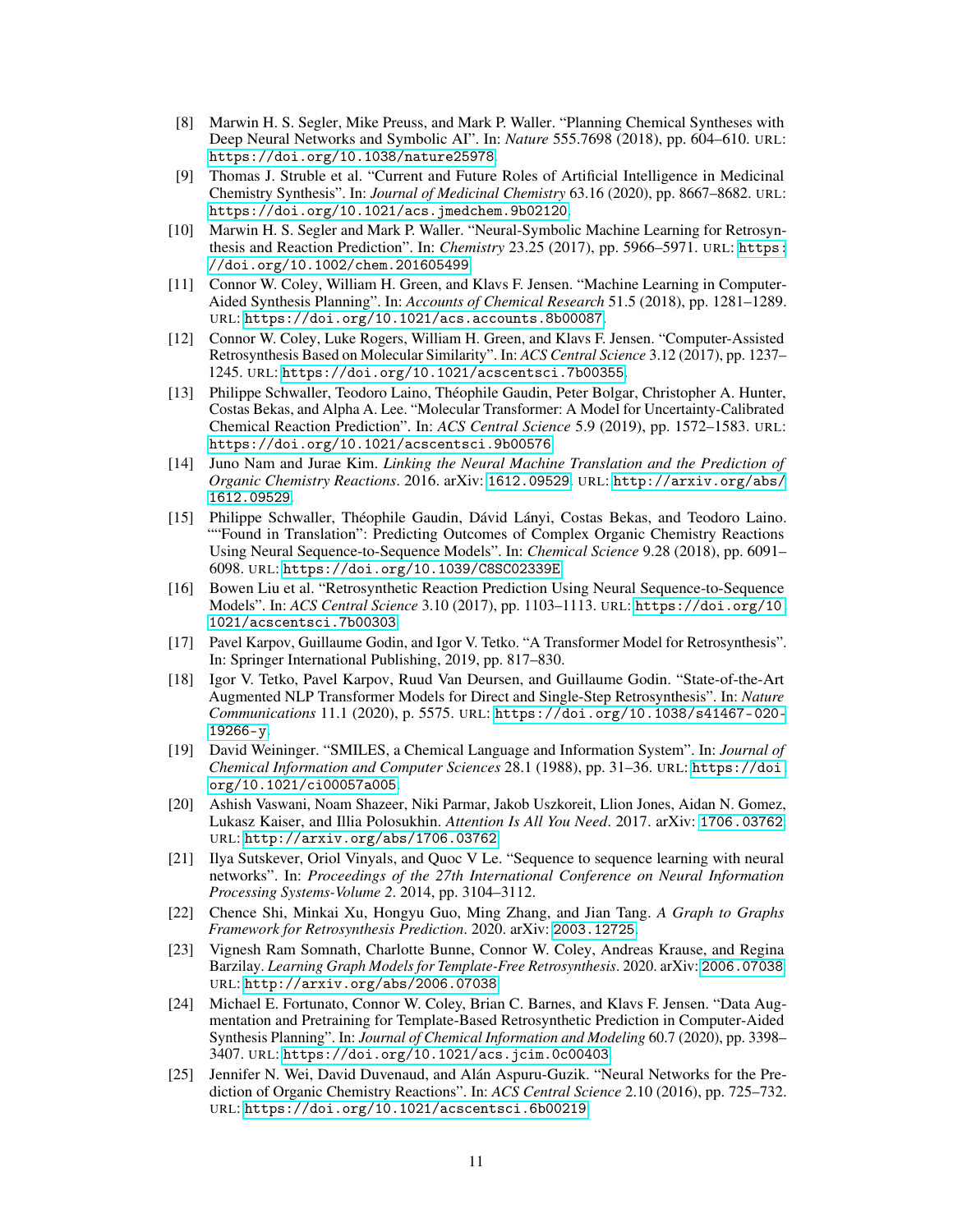- <span id="page-11-5"></span>[26] Esben Jannik Bjerrum, Amol Thakkar, and Ola Engkvist. "Artificial Applicability Labels for Improving Policies in Retrosynthesis Prediction". In: *Machine Learning: Science and Technology* 2.1 (2020), p. 017001. URL: <https://doi.org/10.1088/2632-2153/abcf90>.
- <span id="page-11-7"></span>[27] Hanjun Dai, Chengtao Li, Connor W. Coley, Bo Dai, and Le Song. *Retrosynthesis Prediction with Conditional Graph Logic Network*. 2020. arXiv: [2001.01408](https://arxiv.org/abs/2001.01408). URL: [http://arxiv.](http://arxiv.org/abs/2001.01408) [org/abs/2001.01408](http://arxiv.org/abs/2001.01408).
- <span id="page-11-15"></span>[28] Javier L. Baylon, Nicholas A. Cilfone, Jeffrey R. Gulcher, and Thomas W. Chittenden. "Enhancing Retrosynthetic Reaction Prediction with Deep Learning Using Multiscale Reaction Classification". In: *Journal of Chemical Information and Modeling* 2 (2019). URL: [https:](https://doi.org/10.1021/acs.jcim.8b00801) [//doi.org/10.1021/acs.jcim.8b00801](https://doi.org/10.1021/acs.jcim.8b00801).
- <span id="page-11-14"></span>[29] Connor W. Coley, Luke Rogers, William H. Green, and Klavs F. Jensen. "Computer-Assisted Retrosynthesis Based on Molecular Similarity". In: *ACS Central Science* 3.12 (2017), pp. 1237– 1245. URL: <https://pubs.acs.org/doi/10.1021/acscentsci.7b00355>.
- <span id="page-11-0"></span>[30] Shoichi Ishida, Kei Terayama, Ryosuke Kojima, Kiyosei Takasu, and Yasushi Okuno. "Prediction and Interpretable Visualization of Retrosynthetic Reactions Using Graph Convolutional Networks". In: *Journal of Chemical Information and Modeling* 59.12 (2019), pp. 5026–5033. URL: <https://doi.org/10.1021/acs.jcim.9b00538>.
- <span id="page-11-1"></span>[31] Hubert Ramsauer et al. *Hopfield Networks Is All You Need*. 2020. arXiv: [2008.02217](https://arxiv.org/abs/2008.02217). URL: <http://arxiv.org/abs/2008.02217>.
- <span id="page-11-2"></span>[32] Michael Widrich et al. *Modern Hopfield Networks and Attention for Immune Repertoire Classification*. 2020. arXiv: [2007.13505](https://arxiv.org/abs/2007.13505). URL: <http://arxiv.org/abs/2007.13505>.
- <span id="page-11-3"></span>[33] Ting Chen, Simon Kornblith, Mohammad Norouzi, and Geoffrey Hinton. "A Simple Framework for Contrastive Learning of Visual Representations". In: International Conference on Machine Learning. PMLR, 2020, pp. 1597–1607. URL: [http://proceedings.mlr.press/](http://proceedings.mlr.press/v119/chen20j.html) [v119/chen20j.html](http://proceedings.mlr.press/v119/chen20j.html).
- <span id="page-11-4"></span>[34] Alec Radford et al. *Learning Transferable Visual Models From Natural Language Supervision*. 2021. arXiv: [2103.00020](https://arxiv.org/abs/2103.00020).
- <span id="page-11-6"></span>[35] Hubert Ramsauer et al. "Hopfield Networks is All You Need". In: *International Conference on Learning Representations*. 2021. URL: [https://openreview.net/forum?id=](https://openreview.net/forum?id=tL89RnzIiCd) [tL89RnzIiCd](https://openreview.net/forum?id=tL89RnzIiCd).
- <span id="page-11-8"></span>[36] Yuhao Zhang, Hang Jiang, Yasuhide Miura, Christopher D. Manning, and Curtis P. Langlotz. *Contrastive Learning of Medical Visual Representations from Paired Images and Text*. 2020. arXiv: [2010.00747](https://arxiv.org/abs/2010.00747). URL: <http://arxiv.org/abs/2010.00747>.
- <span id="page-11-9"></span>[37] R. Hadsell, S. Chopra, and Y. LeCun. "Dimensionality Reduction by Learning an Invariant Mapping". In: 2006 IEEE Computer Society Conference on Computer Vision and Pattern Recognition (CVPR'06). Vol. 2. 2006, pp. 1735–1742. URL: [https://doi.org/10.1109/](https://doi.org/10.1109/CVPR.2006.100) [CVPR.2006.100](https://doi.org/10.1109/CVPR.2006.100).
- <span id="page-11-10"></span>[38] Z. Wu, Y. Xiong, S. X. Yu, and D. Lin. "Unsupervised Feature Learning via Non-parametric Instance Discrimination". In: *IEEE/CVF Conference on Computer Vision and Pattern Recognition (CVPR)*. 2018, pp. 3733–3742. DOI: [10.1109/CVPR.2018.00393](https://doi.org/10.1109/CVPR.2018.00393).
- [39] Ishan Misra and Laurens van der Maaten. "Self-Supervised Learning of Pretext-Invariant Representations". In: Proceedings of the IEEE/CVF Conference on Computer Vision and Pattern Recognition. 2020, pp. 6707-6717. URL: [https://openaccess.thecvf.com/](https://openaccess.thecvf.com/content_CVPR_2020/html/Misra_Self-Supervised_Learning_of_Pretext-Invariant_Representations_CVPR_2020_paper.html) [content \\_ CVPR \\_ 2020 / html / Misra \\_ Self - Supervised \\_ Learning \\_ of \\_ Pretext -](https://openaccess.thecvf.com/content_CVPR_2020/html/Misra_Self-Supervised_Learning_of_Pretext-Invariant_Representations_CVPR_2020_paper.html) [Invariant\\_Representations\\_CVPR\\_2020\\_paper.html](https://openaccess.thecvf.com/content_CVPR_2020/html/Misra_Self-Supervised_Learning_of_Pretext-Invariant_Representations_CVPR_2020_paper.html).
- [40] Kaiming He, Haoqi Fan, Yuxin Wu, Saining Xie, and Ross Girshick. "Momentum Contrast for Unsupervised Visual Representation Learning". In: Proceedings of the IEEE/CVF Conference on Computer Vision and Pattern Recognition. 2020, pp. 9729–9738. URL: [https:](https://openaccess.thecvf.com/content_CVPR_2020/html/He_Momentum_Contrast_for_Unsupervised_Visual_Representation_Learning_CVPR_2020_paper.html) [//openaccess.thecvf.com/content\\_CVPR\\_2020/html/He\\_Momentum\\_Contrast\\_](https://openaccess.thecvf.com/content_CVPR_2020/html/He_Momentum_Contrast_for_Unsupervised_Visual_Representation_Learning_CVPR_2020_paper.html) [for\\_Unsupervised\\_Visual\\_Representation\\_Learning\\_CVPR\\_2020\\_paper.html](https://openaccess.thecvf.com/content_CVPR_2020/html/He_Momentum_Contrast_for_Unsupervised_Visual_Representation_Learning_CVPR_2020_paper.html).
- <span id="page-11-11"></span>[41] Yonglong Tian, Dilip Krishnan, and Phillip Isola. *Contrastive Multiview Coding*. 2020. arXiv: [1906.05849](https://arxiv.org/abs/1906.05849). URL: <http://arxiv.org/abs/1906.05849>.
- <span id="page-11-12"></span>[42] David Rogers and Mathew Hahn. "Extended-Connectivity Fingerprints". In: *Journal of Chemical Information and Modeling* 50.5 (2010), pp. 742–754. URL: [https://doi.org/10.1021/](https://doi.org/10.1021/ci100050t) [ci100050t](https://doi.org/10.1021/ci100050t).
- <span id="page-11-13"></span>[43] Jimmy Lei Ba, Jamie Ryan Kiros, and Geoffrey E. Hinton. *Layer Normalization*. 2016. arXiv: [1607.06450](https://arxiv.org/abs/1607.06450). URL: <http://arxiv.org/abs/1607.06450>.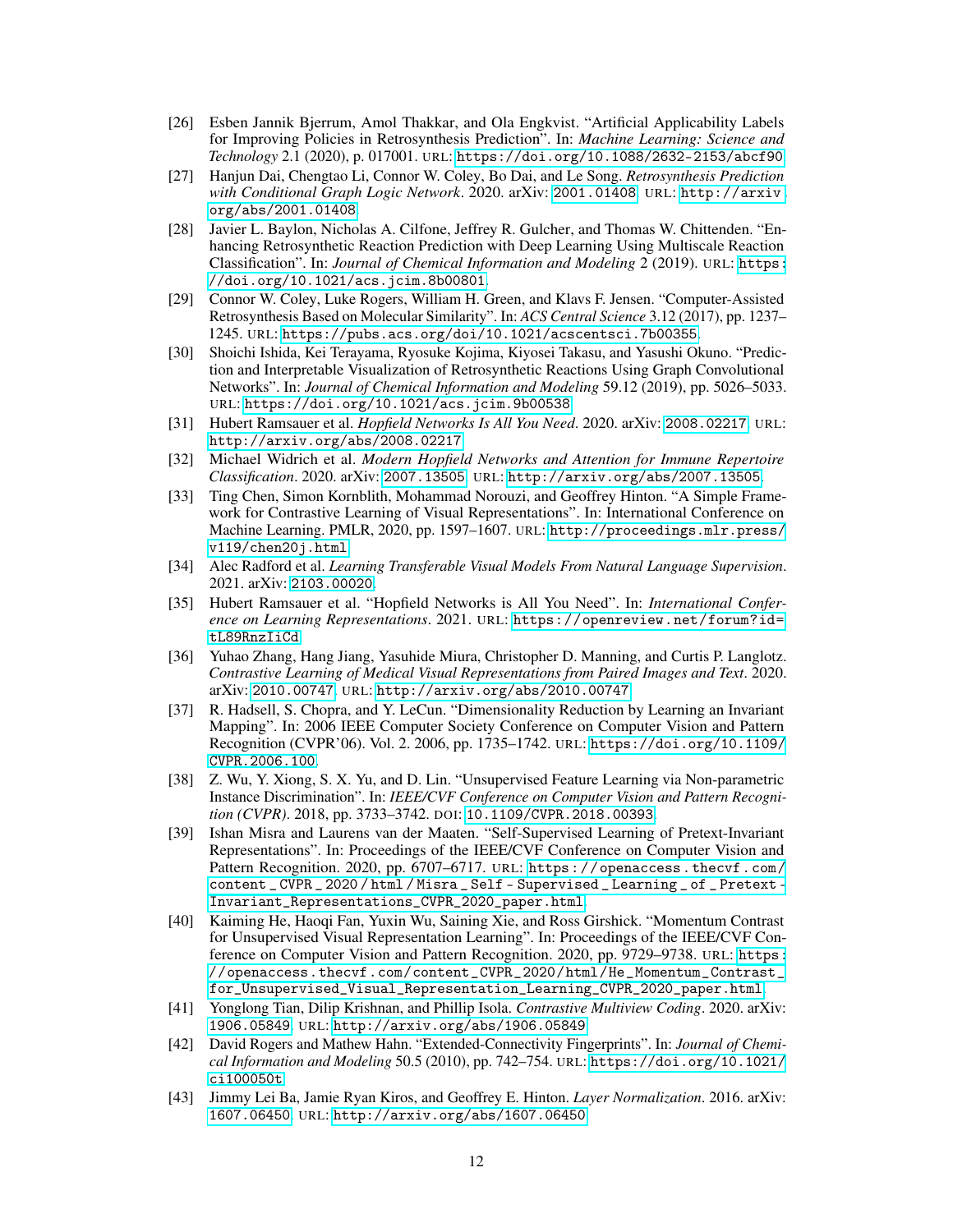- <span id="page-12-0"></span>[44] Justin Gilmer, Samuel S. Schoenholz, Patrick F. Riley, Oriol Vinyals, and George E. Dahl. "Neural Message Passing for Quantum Chemistry". In: International Conference on Machine Learning. PMLR, 2017, pp. 1263–1272. URL: [http://proceedings.mlr.press/v70/](http://proceedings.mlr.press/v70/gilmer17a.html) [gilmer17a.html](http://proceedings.mlr.press/v70/gilmer17a.html).
- <span id="page-12-1"></span>[45] Andreas Mayr, Günter Klambauer, Thomas Unterthiner, Marvin Steijaert, Jörg K. Wegner, Hugo Ceulemans, Djork-Arné Clevert, and Sepp Hochreiter. "Large-Scale Comparison of Machine Learning Methods for Drug Target Prediction on ChEMBL". In: *Chemical Science* (2018). URL: <https://doi.org/10.1039/C8SC00148K>.
- <span id="page-12-2"></span>[46] Ilya Loshchilov and Frank Hutter. "Fixing Weight Decay Regularization in Adam". In: (2018). URL: <https://openreview.net/forum?id=rk6qdGgCZ>.
- <span id="page-12-3"></span>[47] Greg Landrum. *RDKit: Open-Source Cheminformatics*. 2006. URL: <http://www.rdkit.org>.
- <span id="page-12-4"></span>[48] Daniel Mark Lowe. "Extraction of Chemical Structures and Reactions from the Literature". 2012. URL: <https://doi.org/10.17863/CAM.16293>.
- <span id="page-12-5"></span>[49] Connor W. Coley, William H. Green, and Klavs F. Jensen. "RDChiral: An RDKit Wrapper for Handling Stereochemistry in Retrosynthetic Template Extraction and Application". In: *Journal of Chemical Information and Modeling* 59.6 (2019), pp. 2529–2537. URL: [https:](https://doi.org/10.1021/acs.jcim.9b00286) [//doi.org/10.1021/acs.jcim.9b00286](https://doi.org/10.1021/acs.jcim.9b00286).
- <span id="page-12-6"></span>[50] Nadine Schneider, Nikolaus Stiefl, and Gregory A. Landrum. "What's What: The (Nearly) Definitive Guide to Reaction Role Assignment". In: *Journal of Chemical Information and Modeling* 56.12 (2016), pp. 2336–2346. URL: [https://doi.org/10.1021/acs.jcim.](https://doi.org/10.1021/acs.jcim.6b00564) [6b00564](https://doi.org/10.1021/acs.jcim.6b00564).
- <span id="page-12-7"></span>[51] Connor W. Coley, Wengong Jin, Luke Rogers, Timothy F. Jamison, Tommi S. Jaakkola, William H. Green, Regina Barzilay, and Klavs F. Jensen. "A Graph-Convolutional Neural Network Model for the Prediction of Chemical Reactivity". In: *Chemical Science* 10.2 (2019), pp. 370–377. URL: <https://doi.org/10.1039/C8SC04228D>.
- <span id="page-12-8"></span>[52] Adam Paszke et al. *PyTorch: An Imperative Style, High-Performance Deep Learning Library*. 2019. arXiv: [1912.01703](https://arxiv.org/abs/1912.01703). URL: <http://arxiv.org/abs/1912.01703>.
- <span id="page-12-9"></span>[53] Ruoxi Sun, Hanjun Dai, Li Li, Steven Kearnes, and Bo Dai. *Energy-Based View of Retrosynthesis*. 2020. arXiv: [2007.13437](https://arxiv.org/abs/2007.13437). URL: [https://openreview.net/forum?id=](https://openreview.net/forum?id=0Hj3tFCSjUd) [0Hj3tFCSjUd](https://openreview.net/forum?id=0Hj3tFCSjUd).
- <span id="page-12-10"></span>[54] Mikołaj Sacha, Mikołaj Błaż, Piotr Byrski, Paweł Włodarczyk-Pruszyński, and Stanisław Jastrz˛ebski. *Molecule Edit Graph Attention Network: Modeling Chemical Reactions as Sequences of Graph Edits*. 2020. arXiv: [2006.15426](https://arxiv.org/abs/2006.15426). URL: <http://arxiv.org/abs/2006.15426>.
- <span id="page-12-11"></span>[55] Xiaorui Wang, Yuquan Li, Jiezhong Qiu, Guangyong Chen, Huanxiang Liu, Benben Liao, Chang-Yu Hsieh, and Xiaojun Yao. "RetroPrime: A Diverse, Plausible and Transformer-Based Method for Single-Step Retrosynthesis Predictions". In: *Chemical Engineering Journal* 420 (2021), p. 129845. URL: <https://doi.org/10.1016/j.cej.2021.129845>.
- <span id="page-12-12"></span>[56] Kelong Mao, Peilin Zhao, Tingyang Xu, Yu Rong, Xi Xiao, and Junzhou Huang. "Molecular Graph Enhanced Transformer for Retrosynthesis Prediction". In: *bioRxiv* (2020), p. 2020.03.05.979773. URL: <https://doi.org/10.1101/2020.03.05.979773>.
- <span id="page-12-13"></span>[57] Vipul Mann and Venkat Venkatasubramanian. *Retrosynthesis Prediction Using Grammar-Based Neural Machine Translation: An Information-Theoretic Approach*. 2021. chemrxiv: <14410442.v1>. URL: <https://doi.org/10.26434/chemrxiv.14410442.v1>.
- <span id="page-12-14"></span>[58] Shuangjia Zheng, Jiahua Rao, Zhongyue Zhang, Jun Xu, and Yuedong Yang. "Predicting Retrosynthetic Reactions Using Self-Corrected Transformer Neural Networks". In: *Journal of Chemical Information and Modeling* 60.1 (2020), pp. 47–55. URL: [https://doi.org/10.](https://doi.org/10.1021/acs.jcim.9b00949) [1021/acs.jcim.9b00949](https://doi.org/10.1021/acs.jcim.9b00949).
- <span id="page-12-15"></span>[59] Benson Chen, Tianxiao Shen, Tommi S. Jaakkola, and Regina Barzilay. *Learning to Make Generalizable and Diverse Predictions for Retrosynthesis*. 2019. arXiv: [1910.09688](https://arxiv.org/abs/1910.09688). URL: <http://arxiv.org/abs/1910.09688>.
- <span id="page-12-16"></span>[60] Chaochao Yan, Qianggang Ding, Peilin Zhao, Shuangjia Zheng, Jinyu Yang, Yang Yu, and Junzhou Huang. *RetroXpert: Decompose Retrosynthesis Prediction like a Chemist*. 2020. arXiv: [2011.02893](https://arxiv.org/abs/2011.02893). URL: <http://arxiv.org/abs/2011.02893>.
- <span id="page-12-17"></span>[61] Hankook Lee, Sungsoo Ahn, Seung-Woo Seo, You Young Song, Sung-Ju Hwang, Eunho Yang, and Jinwoo Shin. *RetCL: A Selection-Based Approach for Retrosynthesis via Contrastive Learning*. 2021. arXiv: [2105.00795](https://arxiv.org/abs/2105.00795). URL: <http://arxiv.org/abs/2105.00795>.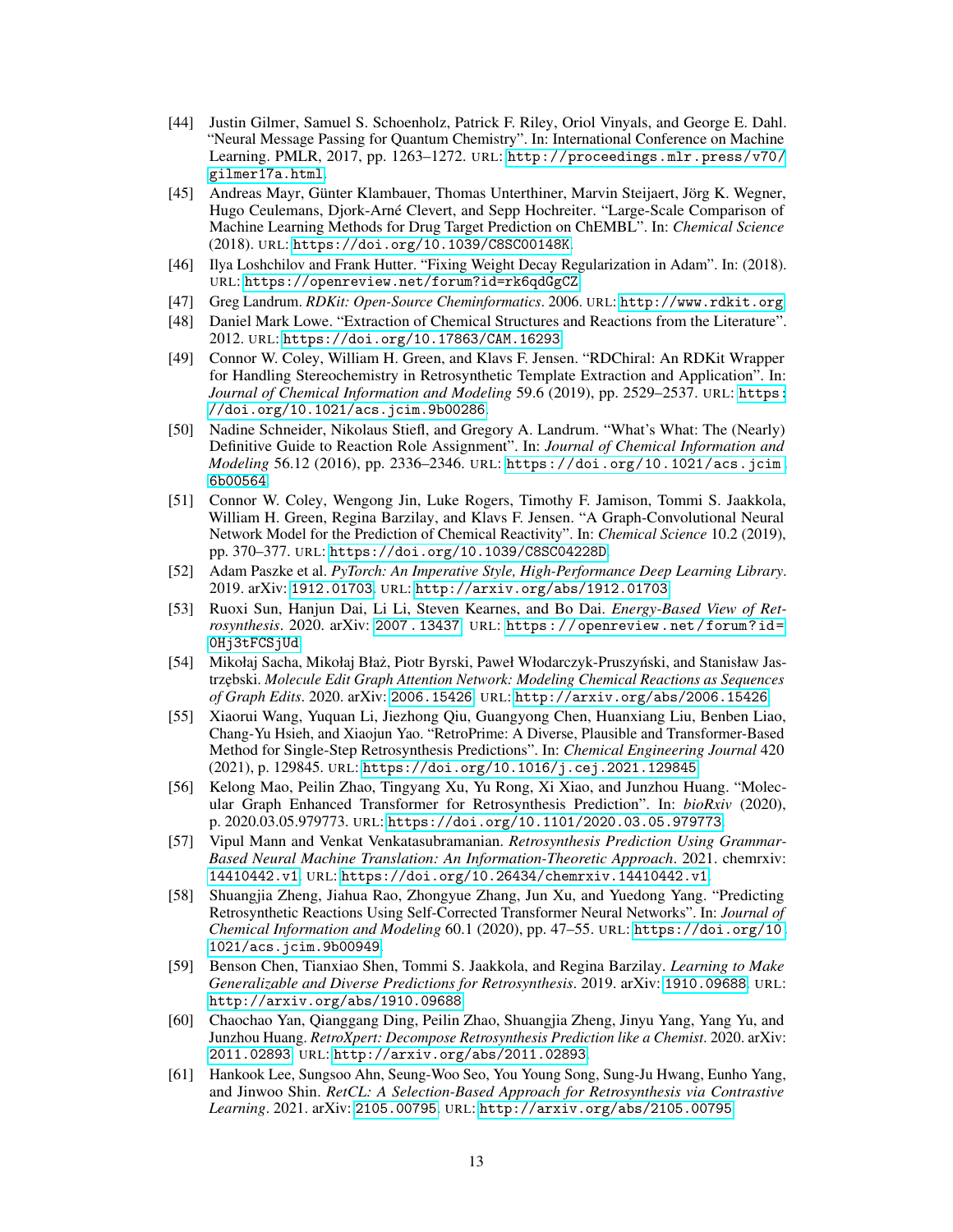- <span id="page-13-9"></span>[62] Zhongliang Guo, Stephen Wu, Mitsuru Ohno, and Ryo Yoshida. "A Bayesian Algorithm for Retrosynthesis". In: *Journal of Chemical Information and Modeling* 60.10 (2020), pp. 4474– 4486. URL: <https://doi.org/10.1021/acs.jcim.0c00320>.
- <span id="page-13-10"></span>[63] Katsuhiko Ishiguro, Kazuya Ujihara, R. Sawada, Hirotaka Akita, and Masaaki Kotera. "Data Transfer Approaches to Improve Seq-to-Seq Retrosynthesis". In: *ArXiv* (2020).
- <span id="page-13-8"></span>[64] Haris Hasic and Takashi Ishida. "Single-Step Retrosynthesis Prediction Based on the Identification of Potential Disconnection Sites Using Molecular Substructure Fingerprints". In: *Journal of Chemical Information and Modeling* 61.2 (2021), pp. 641–652. URL: [https :](https://doi.org/10.1021/acs.jcim.0c01100) [//doi.org/10.1021/acs.jcim.0c01100](https://doi.org/10.1021/acs.jcim.0c01100).
- <span id="page-13-0"></span>[65] Umit V. Ucak, Taek Kang, Junsu Ko, and Juyong Lee. "Substructure-based neural machine translation for retrosynthetic prediction". In: *Journal of Cheminformatics* 13.1 (2021), p. 4. ISSN: 1758-2946. DOI: [10.1186/s13321- 020- 00482- z](https://doi.org/10.1186/s13321-020-00482-z). URL: [https://doi.org/10.](https://doi.org/10.1186/s13321-020-00482-z) [1186/s13321-020-00482-z](https://doi.org/10.1186/s13321-020-00482-z).
- <span id="page-13-1"></span>[66] Binghong Chen, Chengtao Li, Hanjun Dai, and Le Song. *Retro\*: Learning Retrosynthetic Planning with Neural Guided A\* Search*. 2020. arXiv: [2006.15820](https://arxiv.org/abs/2006.15820). URL: [http://arxiv.](http://arxiv.org/abs/2006.15820) [org/abs/2006.15820](http://arxiv.org/abs/2006.15820).
- <span id="page-13-2"></span>[67] John Bradshaw, Brooks Paige, Matt J Kusner, Marwin HS Segler, and José Miguel Hernández-Lobato. "A Model to Search for Synthesizable Molecules". In: (2019). arXiv: [1906.05221](https://arxiv.org/abs/1906.05221). URL: <http://arxiv.org/abs/1906.05221>.
- [68] Sai Krishna Gottipati et al. *Learning To Navigate The Synthetically Accessible Chemical Space Using Reinforcement Learning*. 2020. arXiv: [2004.12485](https://arxiv.org/abs/2004.12485). URL: [http://arxiv.org/abs/](http://arxiv.org/abs/2004.12485) [2004.12485](http://arxiv.org/abs/2004.12485).
- [69] Julien Horwood and Emmanuel Noutahi. "Molecular Design in Synthetically Accessible Chemical Space via Deep Reinforcement Learning". In: *ACS Omega* 5.51 (2020), pp. 32984– 32994. URL: <https://doi.org/10.1021/acsomega.0c04153>.
- <span id="page-13-3"></span>[70] Philipp Renz, Dries Van Rompaey, Jörg Kurt Wegner, Sepp Hochreiter, and Günter Klambauer. "On Failure Modes in Molecule Generation and Optimization". In: *Drug Discovery Today: Technologies* 32-33 (2019), pp. 55–63. URL: [https://doi.org/10.1016/j.ddtec.2020.](https://doi.org/10.1016/j.ddtec.2020.09.003) [09.003](https://doi.org/10.1016/j.ddtec.2020.09.003).
- <span id="page-13-4"></span>[71] H. L. Morgan. "The Generation of a Unique Machine Description for Chemical Structures-A Technique Developed at Chemical Abstracts Service." In: *Journal of Chemical Documentation* 5.2 (1965), pp. 107–113. URL: <https://doi.org/10.1021/c160017a018>.
- <span id="page-13-5"></span>[72] Aaron van den Oord, Yazhe Li, and Oriol Vinyals. *Representation Learning with Contrastive Predictive Coding*. 2018. arXiv: [1807.03748](https://arxiv.org/abs/1807.03748). URL: <http://arxiv.org/abs/1807.03748>.
- <span id="page-13-6"></span>[73] Nadine Schneider, Daniel M. Lowe, Roger A. Sayle, and Gregory A. Landrum. "Development of a Novel Fingerprint for Chemical Reactions and Its Application to Large-Scale Reaction Classification and Similarity". In: *Journal of Chemical Information and Modeling* 55.1 (2015), pp. 39–53. URL: <https://doi.org/10.1021/ci5006614>.
- <span id="page-13-7"></span>[74] Günter Klambauer, Thomas Unterthiner, Andreas Mayr, and Sepp Hochreiter. *Self-Normalizing Neural Networks*. 2017. arXiv: [1706.02515](https://arxiv.org/abs/1706.02515). URL: <https://arxiv.org/abs/1706.02515>.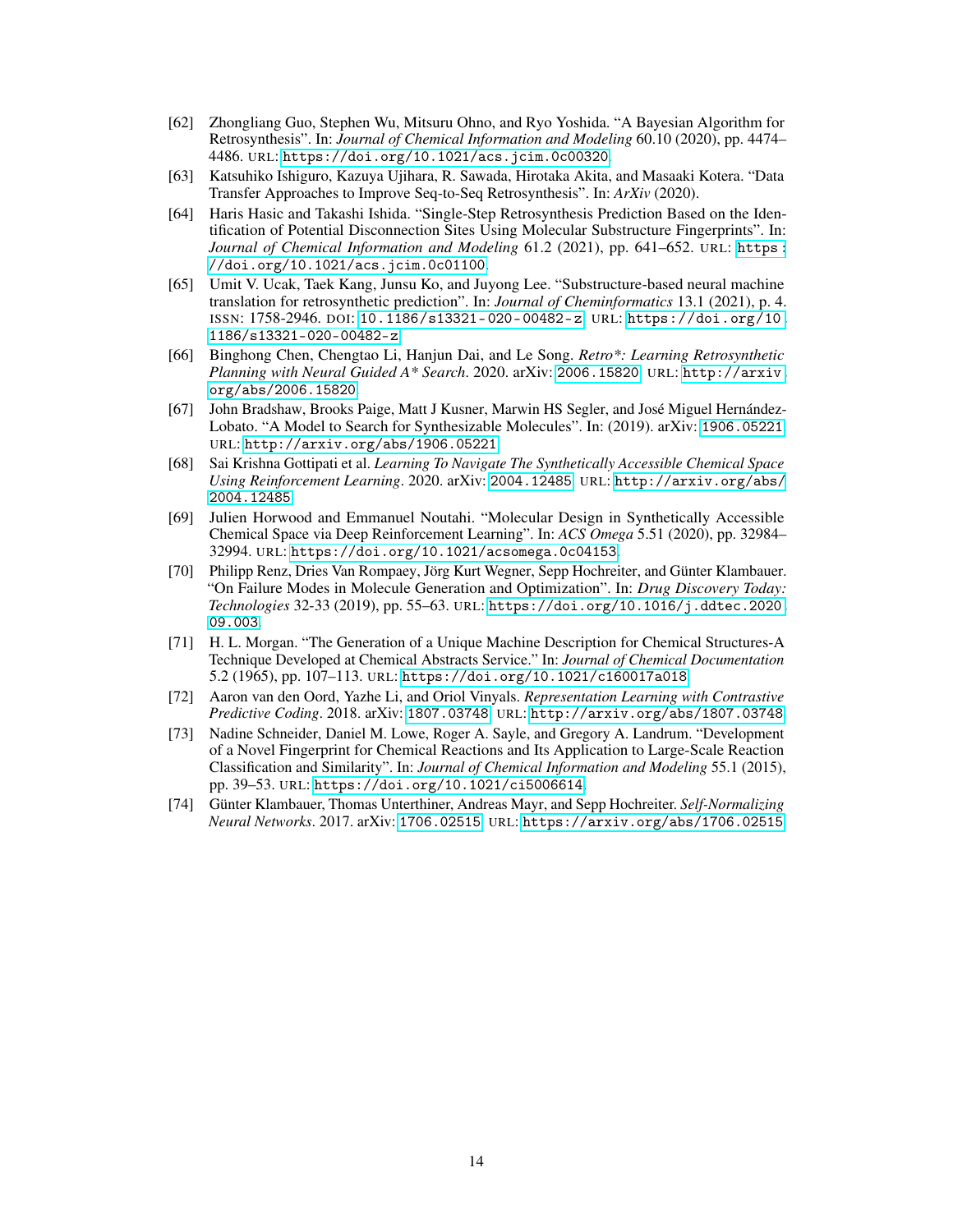## APPENDIX

| 1 | Introduction                                                | 1  |  |  |  |  |  |
|---|-------------------------------------------------------------|----|--|--|--|--|--|
| 2 | Background: single-step retrosynthesis                      | 3  |  |  |  |  |  |
| 3 | Modern Hopfield networks for reaction template prediction   |    |  |  |  |  |  |
| 4 | <b>Experiments</b>                                          | 6  |  |  |  |  |  |
|   | 4.1<br>Template relevance prediction: USPTO-sm and USPTO-lg | 6  |  |  |  |  |  |
|   | 4.2                                                         | 8  |  |  |  |  |  |
| 5 | <b>Discussion and conclusion</b>                            | 9  |  |  |  |  |  |
|   | <b>A1 Notation</b>                                          | 16 |  |  |  |  |  |
|   | A2 Further related work                                     | 17 |  |  |  |  |  |
|   | <b>A3 Details on Experiments</b>                            | 17 |  |  |  |  |  |
|   |                                                             | 17 |  |  |  |  |  |
|   |                                                             | 17 |  |  |  |  |  |
|   |                                                             | 17 |  |  |  |  |  |
|   |                                                             | 18 |  |  |  |  |  |
|   |                                                             | 18 |  |  |  |  |  |
|   | A3.1.5 Hyperparameter selection and model architecture      | 18 |  |  |  |  |  |
|   |                                                             | 18 |  |  |  |  |  |
|   |                                                             | 18 |  |  |  |  |  |
|   |                                                             | 19 |  |  |  |  |  |
|   |                                                             | 20 |  |  |  |  |  |
|   |                                                             | 20 |  |  |  |  |  |
|   |                                                             | 21 |  |  |  |  |  |
|   | <b>A4 Additional Results</b>                                | 22 |  |  |  |  |  |
|   | <b>A5 Hopfield Association Space</b>                        | 24 |  |  |  |  |  |
|   | <b>A6 Objective and loss functions</b>                      | 25 |  |  |  |  |  |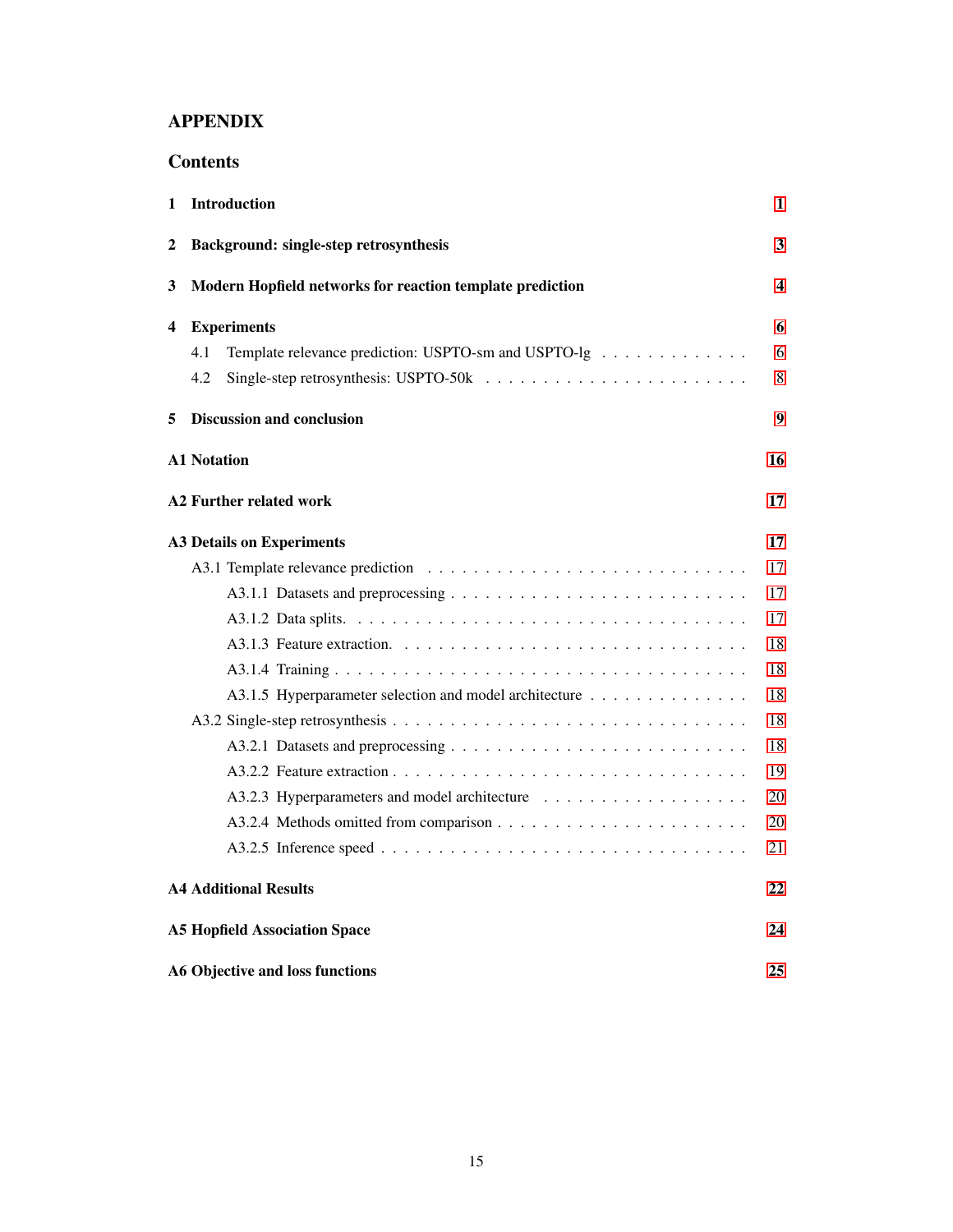## <span id="page-15-0"></span>A1 Notation

| Definition                         | Symbol/Notation                        | Dimension        |
|------------------------------------|----------------------------------------|------------------|
| set of reaction templates          | T                                      | set of size $K$  |
| encoded set of reaction template   | $\bm{T}_h$                             | $d_t \times K$   |
| reactant molecules                 | r                                      |                  |
| product molecule                   | $\boldsymbol{m}$                       |                  |
| encoded molecule                   | $\boldsymbol{m}_h$                     | $d_m$            |
| reaction template                  | $\boldsymbol{t}$ or $\boldsymbol{t}_k$ |                  |
| training set pair                  | $(\boldsymbol{m},\boldsymbol{t})$      |                  |
| state pattern                      | ξ                                      | d                |
| stored pattern                     | $\boldsymbol{x}_k$                     | d.               |
| stored pattern matrix              | $\boldsymbol{X}$                       | $d\times K$      |
| associations                       | $\boldsymbol{p}$                       | K                |
| update function of MHN             |                                        |                  |
| molecule encoder                   | $\bm{h}^m$                             |                  |
| reaction template encoder          | $h^t$                                  |                  |
| model function                     | $\mathfrak{g}$                         |                  |
| network parameters of $h^m$        | w                                      |                  |
| network parameters of $ht$         | $\boldsymbol{v}$                       |                  |
| parameters of Hopfield layer $h^m$ | $\boldsymbol{W_m}, \boldsymbol{W_t}$   | $d \times$ undef |
| association activation function    | φ                                      |                  |
| number of templates                | Κ                                      |                  |
| dimension of association space     | d                                      |                  |

Table A1: Symbols and notations used in this paper.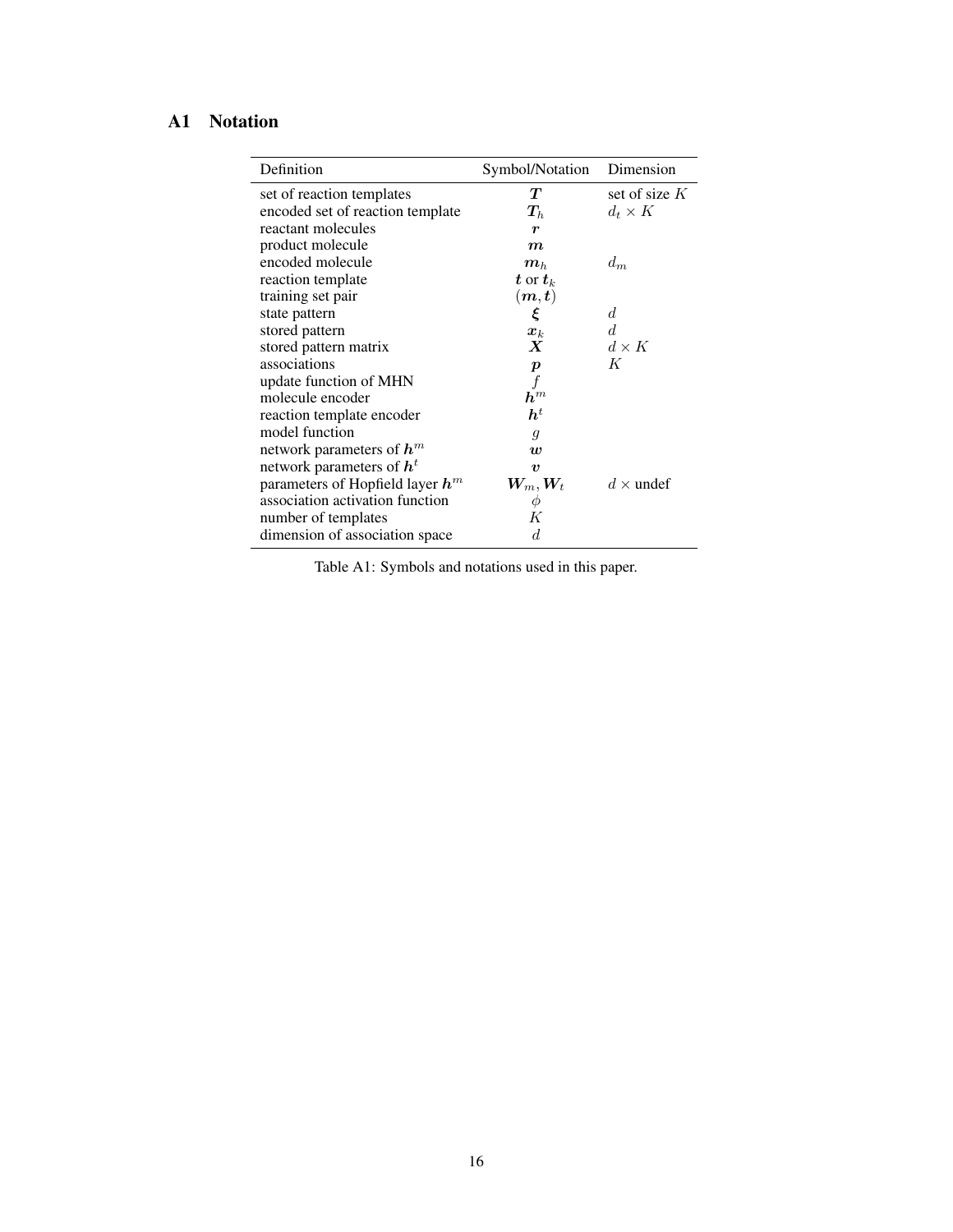In this appendix, we first provide more related work (see Section [A2\)](#page-16-1), then details on the experiments (see Section [A3\)](#page-16-0), additional results (see Section [A4\)](#page-21-0), visualization (see Section [A5\)](#page-23-0), alternative view on the loss and an extended formulation of the algorithm as pseudo-code (see Section [A6\)](#page-24-0).

## <span id="page-16-1"></span>A2 Further related work

Here we provide a broader view on works that have addressed common issues with template relevance prediction. In prior work [\[8,](#page-10-0) [10,](#page-10-1) [24,](#page-10-10) [26,](#page-11-5) [28,](#page-11-15) [30\]](#page-11-0), template relevance prediction is often viewed as a multi-class classification task, where, given a product, an ML model is trained to predict which of the templates extracted from a reaction database are most relevant. Automatic extraction of templates leads to many rare templates, which poses a problem in the classification task as it leads to many classes with few training samples [\[8,](#page-10-0) [24\]](#page-10-10). In earlier work [\[8\]](#page-10-0), rare templates were excluded from training. Baylon et al. [\[28\]](#page-11-15) proposed a hierarchical grouping of reaction templates and trained a separate NN for each group of templates. Fortunato et al. [\[24\]](#page-10-10) pretrained their template scoring model to predict which templates are applicable and observed that it improves template-relevance predictions, especially for rare templates. [\[30\]](#page-11-0) used a graph-NN to predict the relevant templates. Bjerrum et al. [\[26\]](#page-11-5) trained two separate NNs. The first NN is trained on the applicability matrix and serves for pre-filtering reaction templates. The second is trained on the reaction dataset, and ranks the reaction templates according to their relevance. Dai et al. [\[27\]](#page-11-7) make use of the template structures. However, they factorize the predicted probabilities into multiple functions, which might not be suited to the problem. The in-scope filter of the CASP system by Segler et al. [\[8\]](#page-10-0) also make use of template structure. Sun et al. [\[53\]](#page-12-9) apply all templates and uses a model to rank the resulting reactants, which achieves the best top-1 accuracy but is computationally costly (Dual-TB in Table [2\)](#page-7-0).

## <span id="page-16-0"></span>A3 Details on Experiments

## <span id="page-16-2"></span>A3.1 Template relevance prediction

### <span id="page-16-3"></span>A3.1.1 Datasets and preprocessing

For preprocessing USPTO-sm and USPTO-lg, we followed the implementation of Fortunato et al. [\[24\]](#page-10-10). The templates were extracted from the mapped reactions using RDChiral [\[49\]](#page-12-5) and subsequently filtered according to symmetry, validity, and by checking if the application of the template yielded the result as in the reaction the template originated from. Despite adhering to the original implementation by the authors, our preprocessing resulted in different dataset sizes. The roughly 2 million starting reactions decreased to 443,763 samples and 236,053 reaction templates for USPTO-lg (compared to 669,683 samples and 186,822 reaction templates in Fortunato et al. [\[24\]](#page-10-10)), and to 40,257 samples and 9,162 reaction templates for USPTO-sm (compared to 32,099 samples and 7,765 reaction templates in Fortunato et al. [\[24\]](#page-10-10)). It can be seen that 17% of samples occur in a class that has only one sample in USPTO-sm and 43% in USPTO-lg. 66% of reaction templates in USPTO-sm and 80% in USPTO-lg occur only in a single reaction.

To allow for pretraining of the methods, we calculated the applicability matrix, i.e., which templates in a dataset are applicable to which molecules. Fortunato et al. [\[24\]](#page-10-10) reported that this would take ∼36 CPU-hours for USPTO-sm and ∼330 CPU-days for USPTO-lg on a single core of a Xeon(R) Gold 6154 CPU@3 GHz. We found that using a substructure screen could speed up this procedure. The following values were obtained using an AMD EPYC 7542. For USPTO-sm it only takes us 3.3 CPU-minutes to achieve the same result. Using 16 CPU-cores this reduces to ∼14s. Using 32 CPU-cores applicability calculation time for USPTO-lg reduces to  $\sim$ 50m which corresponds to 27 CPU-hours compared to ∼8000 CPU-hours for the original implementation. These comparisons should be taken with a grain of salt because of the slightly different dataset sizes and hardware used. For USPTO-lg 443 763  $\cdot$  236 053  $\sim 10^{11}$  pairs have to be checked, and our code relies on a python loop. Using a compiled language could probably further speed up the procedure.

#### <span id="page-16-4"></span>A3.1.2 Data splits.

We split the data into a training, validation, and test set following Fortunato et al. [\[24\]](#page-10-10). Here, a stratified split was used to ensure that templates are more equally represented across the splits. Concretely, in Fortunato et al. [\[24\]](#page-10-10), the split proportions were 80/10/10% except for templates with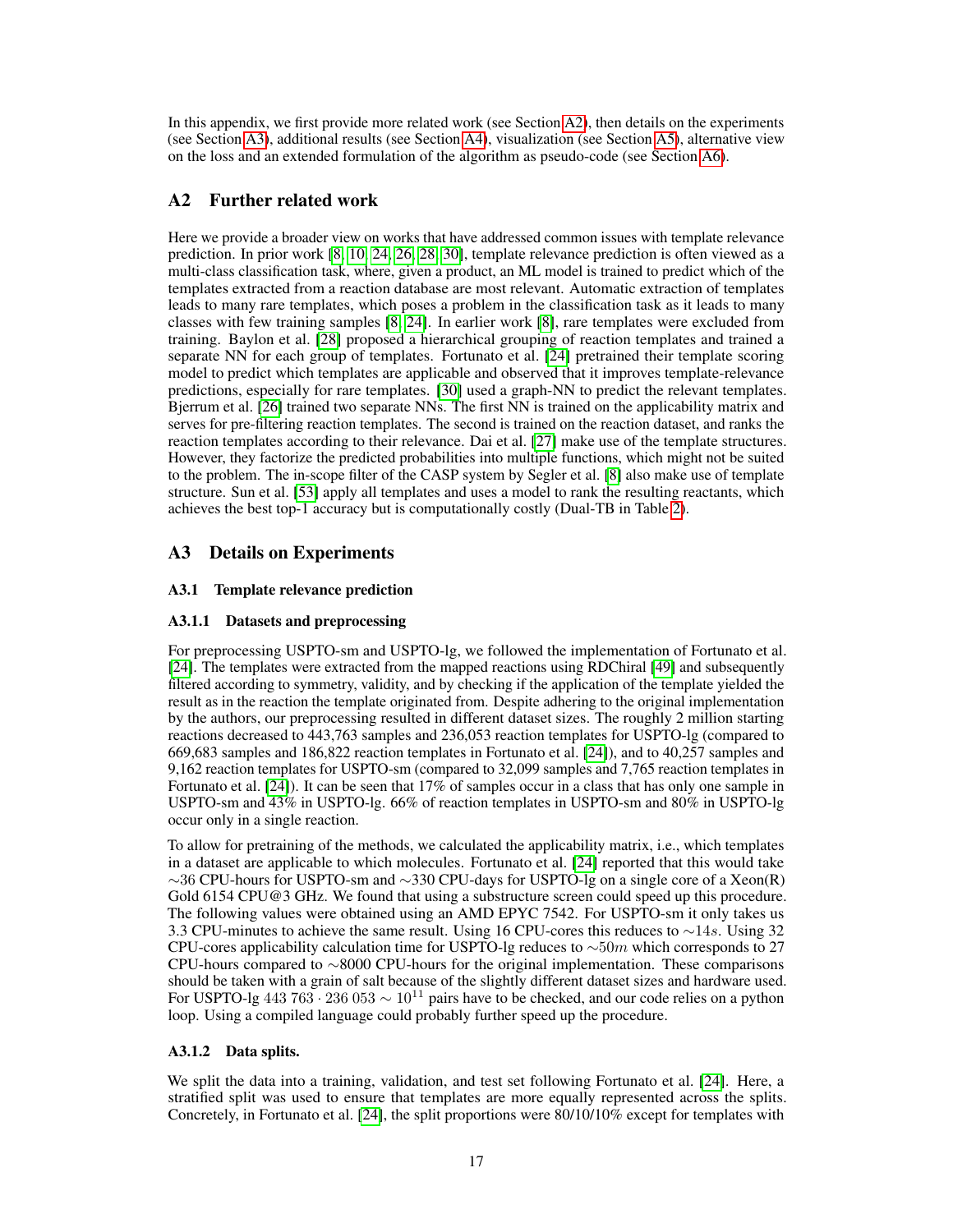fewer than 10 samples, where one random sample was put into the test set, one into the validation set, and the rest into the training set. If only two samples were present, one was put into the test and one into the training set. Finally, if only a single sample was available for a template, it was randomly placed into the train/validation/test set with an 80/10/10% chance.

#### <span id="page-17-0"></span>A3.1.3 Feature extraction.

Molecule fingerprints. The source molecules are represented as SMILES. We extract a fingerprint representation of the molecules. We tried out different fingerprint types, e.g. folded Morgan fingerprints with chirality [\[71\]](#page-13-4) and the hyperparameter selection procedure (see Table [A2\)](#page-7-0) selected Morgan fingerprint with radius of 2 folded to 4096 features.

Template fingerprints. For the template representation, a similar procedure has been applied. A template consists of multiple enumerated SMARTS-strings. The fingerprint type for the templates was set to 'rdk'-fingerprint or 'pattern'-fingerprint for template relevance prediction and calculated for each molecule that the pattern represents. We experimented with multiple ways of combining not just the product side, but also the reactant side to this representation. We found the following to perform best among the considered variants. The fingerprints were calculated for each molecular pattern, and a disjunction over reactants as well as products was calculated. The product minus half of the reactant side results in the template fingerprint as input for the template encoder. We also tried the 'structuralFingerprintForReaction' function provided by RDKit, which concatenates the disjunction of each side of the reaction, but found the weighted combination to perform better. The resulting representation was similar and for some equal, and therefore, we added an additional random template embedding. The random noise was added to the representation of frequent templates in order to help to discriminate frequent templates with a high fingerprint similarity. Templates are classified as "frequent" if they appear at least a certain number of times in the training-set, which is determined by the hyperparameter "random template threshold" (see Table [A2\)](#page-7-0).

## <span id="page-17-1"></span>A3.1.4 Training

All models were trained for a maximum of 100 epochs on a Titan V with 12 GB RAM or a P40 with 24 GB RAM using PyTorch 1.6.0 [\[52\]](#page-12-8). In the case of DNN, only the molecule encoder was trained, and a linear layer, projecting from the last hidden layer to the number of templates was added. For pretraining on the applicability task we changed the loss function to the mean of binary cross-entropy for each output (template). We also experimented with InfoNCE-loss [\[72\]](#page-13-5) on representations in Hopfield space (see Appendix [A6\)](#page-24-0). Because of fast convergence and slightly better performance, and because for the USPTO data sets only a single template is correct for each molecule, we use our proposed loss, which in this case is equivalent to CE-loss.

## <span id="page-17-2"></span>A3.1.5 Hyperparameter selection and model architecture

Hyperparameters were explored via automatic Bayesian optimization for USPTO-sm, as well as manual hyperparameter-tuning. In the former, early stopping was employed. The range of values was selected based on prior knowledge. Additional manual hyperparameter-tuning resulted in better predictive performance on the validation set. Some of the important hyperparameters are the beta scaling factor of the Hopfield layer  $\beta$ , the dimension of the association space d, as well as the association-activation function, or if the association space should be normalized via layer-norm [\[43\]](#page-11-13). An overview of considered and selected hyperparameters is given in Tab. [A2.](#page-7-0) All models were trained if applicable for a maximum of 100 epochs using AdamW[\[46\]](#page-12-2) (betas= $(0.9, 0.999)$ , eps=1e–8, weight\_decay=1e−2, amsgrad=False). Hyperparameters were selected based on the minimal CE-loss on the validation set.

## <span id="page-17-3"></span>A3.2 Single-step retrosynthesis

## <span id="page-17-4"></span>A3.2.1 Datasets and preprocessing

For single-step retrosynthesis, we used the preprocessed version and splitting-procedure from Coley et al. [\[29\]](#page-11-14). The dataset originated from USPTO-50k by Schneider et al. [\[73\]](#page-13-6). It is different in details from USPTO-sm and does not contain a filtering step, whereby samples are excluded if extracted and applied templates don't yield the reactants. A further difference is the split. For USPTO-50k,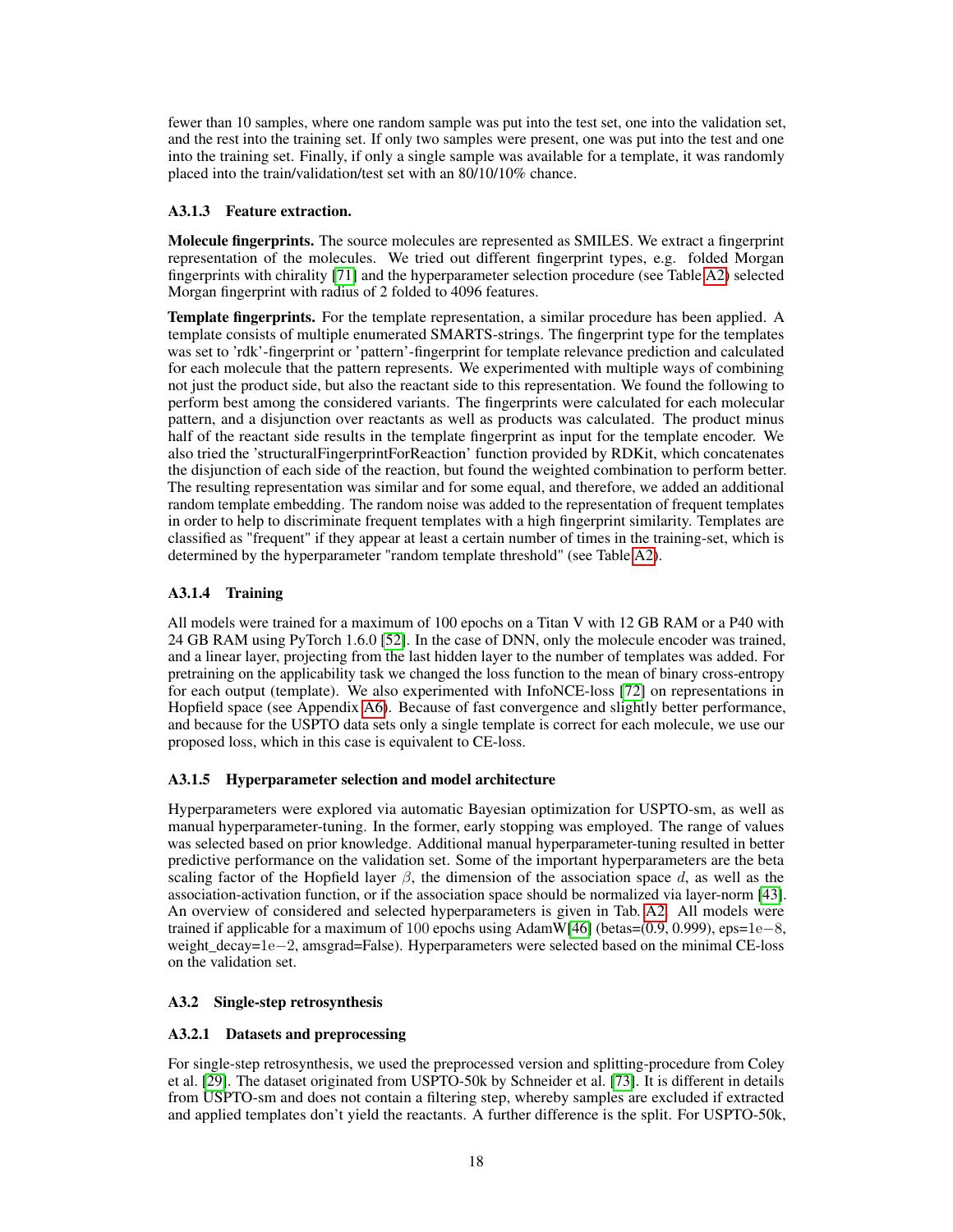|                           |                              | <b>MHN</b> selected | <b>DNN</b> selected |
|---------------------------|------------------------------|---------------------|---------------------|
| <b>Hyperparam</b>         | <b>Values</b>                | (Sm/Lg)             | (Sm/Lg)             |
| learning rates            | $\{1e-4, 2e-4, 5e-4, 1e-3\}$ | $5e-4/1e-4$         | $5e-4/2e-4$         |
| batch-size                | ${32, 128, 256, 1024}$       | 1024                | 256/1024            |
| dropout                   | [0.0, 0.6]                   | 0.2                 | 0.15                |
| molecule encoder          |                              |                     |                     |
| fingerprint type          | ${~}$ morgan, rdk $}$        | morgan              | morgan              |
| fingerprint size          | $\{1024, 2048, 4096\}$       | 4096                | 4096                |
| number of layers          | $\{0, 1, 2\}$                | $\theta$            | 1                   |
| layer-dimension           | $\{1024, 2048, 4096\}$       |                     | 2048                |
| activation-function       | {None, SELU, ReLU}           | None                | ReLU                |
| template encoder          |                              |                     |                     |
| number of layers          | $\{0, 1, 2\}$                | $\theta$            |                     |
| template fingerprint type | {pattern, rdk}               | rdk                 |                     |
| random template thresh.   | $-1, 2, 5, 10, 50$           | $\overline{2}$      |                     |
| Hopfield layer            |                              |                     |                     |
| beta                      | [0.01, 0.3]                  | 0.03                |                     |
| association af            | {None, SELU, GeLU, Tanh}     | None / Tanh         |                     |
| normalize pattern         | {False, True}                | False               |                     |
| normalize projection      | {False, True}                | True                |                     |
| learnable stored-pattern  | {False, True}                | False               |                     |
| hopf-num-layers           | $\{1, 2, 3\}$                | 1                   |                     |
| hopf-num-Wm               | $\{1, 2, 3\}$                | 1                   |                     |
| hopf-num-Wt               | $\{1, 2, 3\}$                | 1                   |                     |
| hopf-FF-activation        | {None, SELU, ReLU}           | None                |                     |
| association-dimension $d$ | $\{32, 64, 512, 1024\}$      | 1024                |                     |
| hopf-num-heads            | $\{1,6,12\}$                 | 1                   |                     |
| Setting-specific-hps      |                              |                     |                     |
| pretraining epochs        | ${0,5,10,15,20,25}$          | 10                  | 25/5                |

Table A2: Hyperparameter search-space for template relevance prediction. The rows are subdivided into five modules: overall parameters, the molecule encoder, the template encoder, the Hopfield layer, and setting specific hyperparameters that were only used if explicitly stated. The column values show the range of the explored parameters. If multiple Hopfield layers were used, the same hyperparameters were used for all layers. A "random template threshold" of -1 corresponds to not adding noise. The fingerprint size for the molecule encoder was always the same as the template encoder. The pretraining learning rate was also defined by the learning rate, the optimizer remained the same, but the loss-function changed to binary-cross-entropy loss.

we shuffle the samples and further split it according to the procedure by Coley et al. [\[29\]](#page-11-14), randomly splitting within the reaction types, to obtain 40008 train- 5001 validation- and 5007 test-samples (80/10/10). We computed the reaction templates only from the train- and validation-set.

#### <span id="page-18-0"></span>A3.2.2 Feature extraction

For this experiment, we additionally explored Mixed-Fingerprint (MxFP), which is a mixture of multiple unfolded, counted (where applicable) RDKit fingerprints: MACCS, Morgan, ErG, AtomPair, TopolocialTorsion, and RDK. For each fingerprint type, we sort the features by their variance of binary fingerprints in the train-set and discard low-variance features up to a certain length. We additionally scale the counts by  $log(1 + x)$  [\[8\]](#page-10-0).

*Template-representation.* We compute fingerprints for each subgraph-pattern in the reaction template. Again we use a mixture of multiple unfolded RDKit fingerprints. For pooling the reactant fingerprints, we additionally experimented with different pooling operations. The main idea is to avoid that different sets are identical after pooling and thus to increase the expressivity of the pooling operation.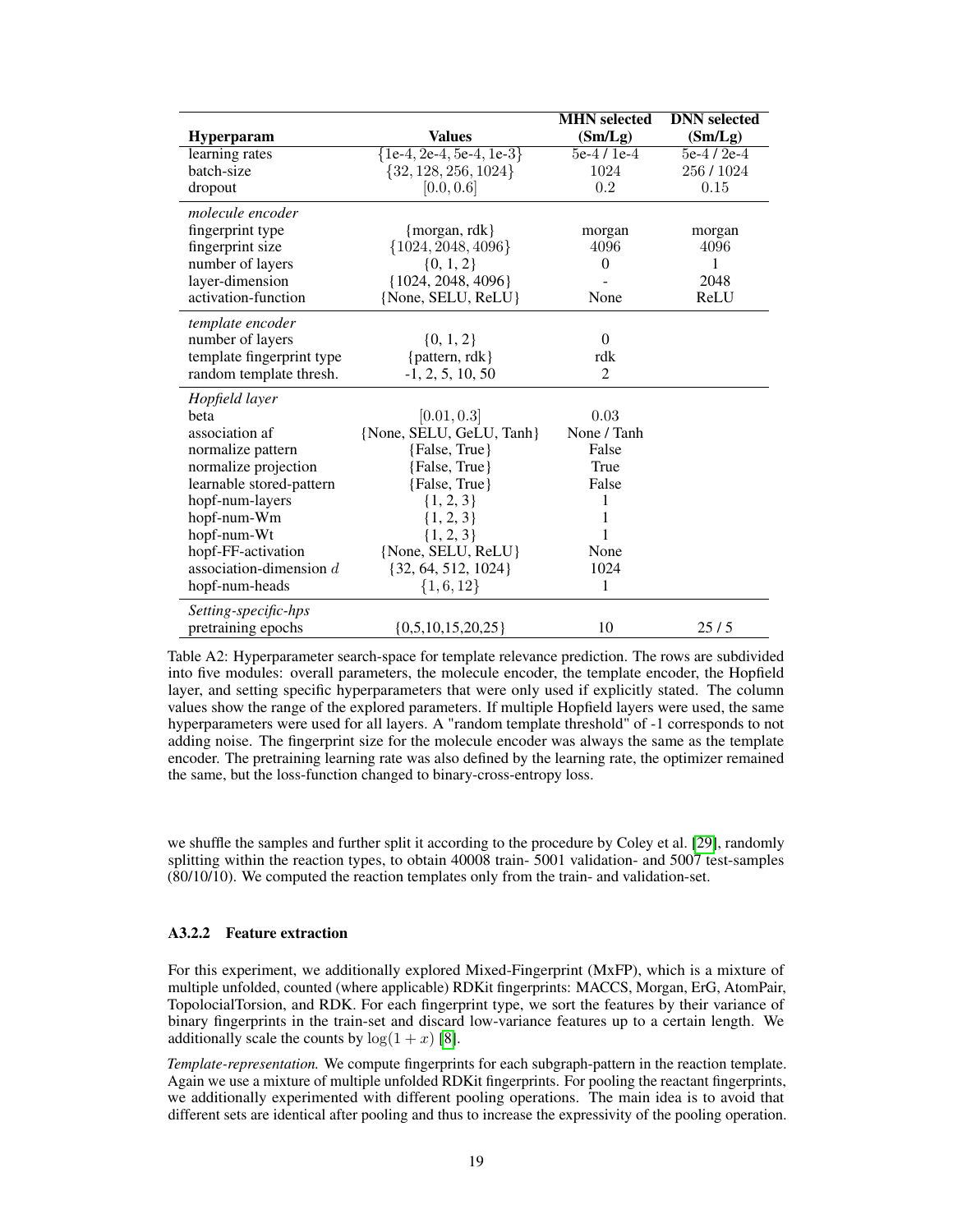Lgamma pooling is a novel pooling operation that uses the log of the gamma-function.

$$
\lg p(\boldsymbol{x}) = \log \left( \Gamma \left( \sum_{i=0}^{n} x_i + 2 \right) \right) - \sum_{i=0}^{n} \log(\Gamma(x_i + 1)), \tag{5}
$$

where the  $x$  contains a single feature of the elements of the set that is pooled. The use of this pooling function provided a small performance increase over max-pooling.

#### <span id="page-19-0"></span>A3.2.3 Hyperparameters and model architecture

Hyperparameters were tuned manually and selected based on top-1 accuracy on the validation set. The explored parameters, as well as the selected hyperparameters, can be found in Table [A3.](#page-20-0) Models were also trained if applicable for a maximum of 100 epochs using AdamW [\[46\]](#page-12-2) (betas=(0.9,0.999),  $eps=1e-8$ , weight  $decay=1e-2$ , amsgrad=False). As input, MxFP was selected with a fingerprint size of 30k. It consists of two layers, where the input for the second layer is  $\xi^{\text{new}} + \xi$ , a skip connection from the first layers input plus the output of the first layer. The first layers' memory is comprised of MxFP-template fingerprints with lgamma-pooled reactants (see Section [A3.2.2\)](#page-18-0). The second layer uses a different template representation: RDK-template fingerprint with additional random noise for all templates which appear more than once in the training set. The final prediction is computed by a weighted average of the individual layers' p.

The NeuralSym baseline was trained as follows: As a model architecture, we used a feed-forward neural network with a single hidden layer of size 4096 and SELU activation function [\[74\]](#page-13-7). The inputs to this network were ECFP-fingerprints [\[42\]](#page-11-12) with radius 2 and size 4096. The model was trained using AdamW [\[46\]](#page-12-2) with learning rate 1e-3 and weight-decay of 1e-3. The model was trained for 7 epochs with a batch size of 512.

#### <span id="page-19-1"></span>A3.2.4 Methods omitted from comparison

We omitted some studies from the comparison in Table 2, despite them reporting performance on USPTO-50k. We found that the experimental settings or reported metrics in these studies differed from ours. While these reported values are not per se flawed, we think that inclusion in the comparison may be misleading. We list specifics below:

- Yan et al. [\[60\]](#page-12-16) reported (<https://github.com/uta-smile/RetroXpert>) that their model used information in the atom-mappings about where the reaction center is. This information relies on the knowledge of the reactants. As the reactants are to be predicted in this task this is considered test set leakage.
- The reported values in [\[23\]](#page-10-9) are also based on unintentional use of information about the reaction center, similar to above<sup>[2](#page-19-2)</sup>.
- The method proposed in [\[61\]](#page-12-17) selects reactants from a candidate set. Since this candidate set is a superset of the reactants in the USPTO-50k, it might contain information about the test data. Indeed we found that we could augment the performance of our method by a process of elimination, i.e., discarding reactant sets from the predictions if they are not in the candidate set.
- The method proposed in [\[64\]](#page-13-8) also relies on a candidate set that we suspect to contain information about the test set. However, the description of the method is not very detailed.
- Guo et al. [\[62\]](#page-13-9) use reactants from USPTO-stereo as described in [\[13\]](#page-10-3) as a candidate set. We found that, given this set, we could augment the performance of our method by removing reactant sets not in this set from our predictions.
- Ishiguro et al. [\[63\]](#page-13-10) propose a pretraining step on a larger data set which does not conform to the setting in most prior work and is therefor excluded.
- Ishida et al. [\[30\]](#page-11-0) use a different subset of USPTO-50k to train their model and report different metrics.
- Ucak et al. [\[65\]](#page-13-0) also make use of a different subset and also do not report reactant top-k accuracy.

<span id="page-19-2"></span><sup>2</sup> Personal communication with the authors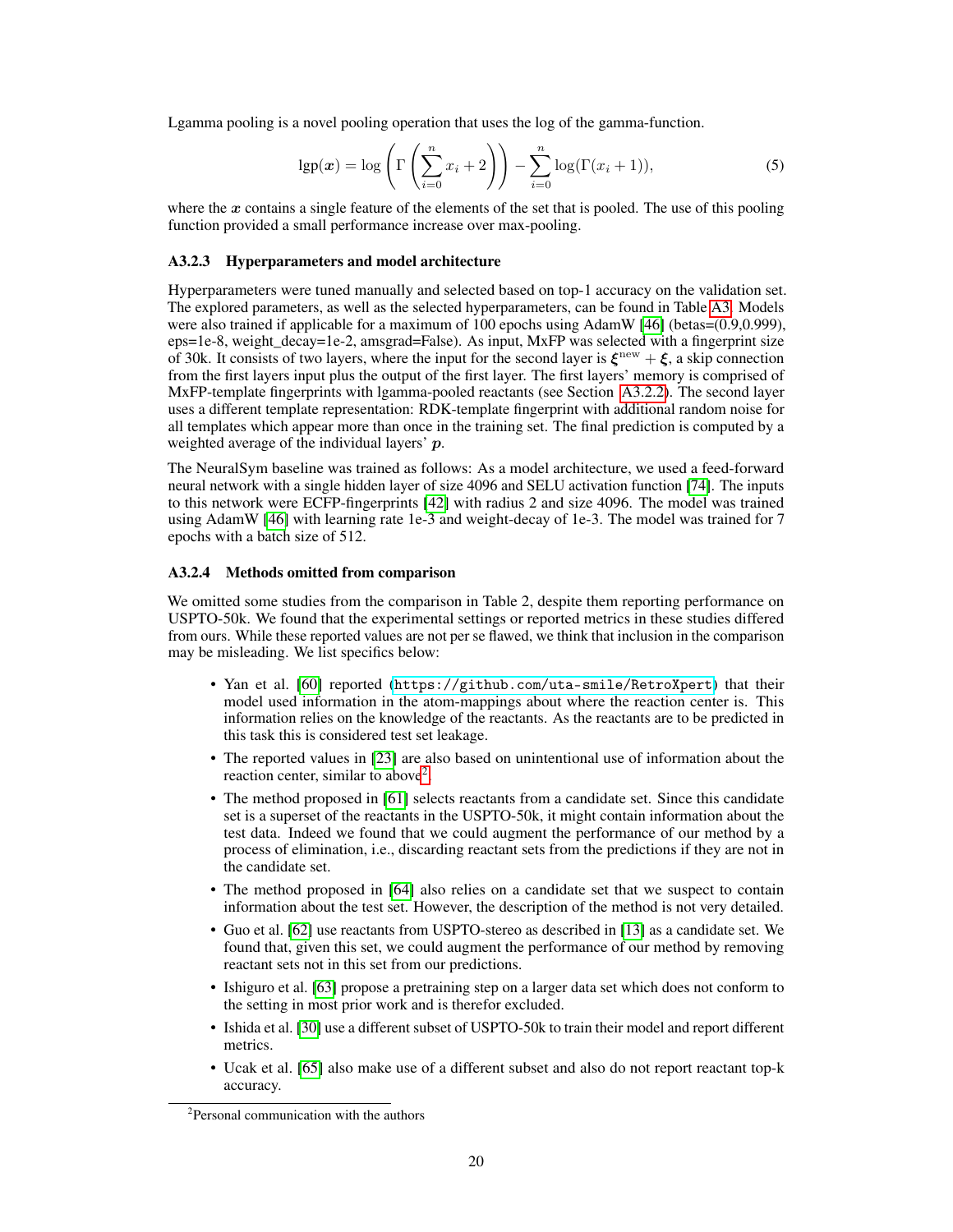<span id="page-20-0"></span>

| <b>Hyperparam</b>           | <b>Values</b>                | MHN(50k)       | DNN(50k)       |
|-----------------------------|------------------------------|----------------|----------------|
| learning rates              | $\{1e-4, 2e-4, 5e-4, 1e-3\}$ | $5e-4/1e-4$    | $1e-4$         |
| batch-size                  | $\{32, 128, 256, 1024\}$     | 1024           | 256            |
| dropout                     | [0.0, 0.6]                   | $\rm 0.2$      | 0.15           |
| molecule encoder            |                              |                |                |
| fingerprint type            | {morgan, rdk, MxFP}          | <b>MxFP</b>    | morgan         |
| fingerprint size            | $\{4096, , 40e3\}$           | 3e4            | 4096           |
| fingerprint radius          | $\{2, , 6\}$                 | $\overline{a}$ | $\overline{c}$ |
| number of layers            | $\{0, 1, 2\}$                | 0              | 1              |
| layer-dimension             | ${1024, 2048, 4096}$         |                | 4096           |
| activation-function (af)    | {None, SELU, ReLU}           | None           | <b>SELU</b>    |
| template encoder 1          |                              |                |                |
| number of layers            | $\{0, 1, 2\}$                | $\theta$       |                |
| template fingerprint type   | $\{rdk, rdkc, MxFP\}$        | <b>MxFP</b>    |                |
| random template threshold   | $-1, 2, 5, 10, 50$           | $-1$           |                |
| reactant pooling            | {max, sum, mean, lgamma}     | lgamma         |                |
| template encoder 2          |                              |                |                |
| number of layers            | $\{0, 1, 2\}$                | $\theta$       |                |
| template fingerprint type   | $\{rdk, MxFP\}$              | rdk            |                |
| random template threshold   | $-1, 2, 5, 10, 50$           | 2              |                |
| Hopfield layer 1 and 2      |                              |                |                |
| beta                        | [0.01, 0.3]                  | 0.03           |                |
| association af              | {None, Tanh}                 | None           |                |
| normalize input pattern     | {False, True}                | True           |                |
| normalize association proj. | {False, True}                | True           |                |
| learnable stored-pattern    | ${False}$                    | False          |                |
| hopf-num-layers             | $\{1, 2\}$                   | 2              |                |
| hopf-num-Wm                 | ${1, 2}$                     | $\mathbf{1}$   |                |
| hopf-num-Wt                 | ${1, 2}$                     | 1              |                |
| hopf-FF-af                  | {None, SELU, ReLU}           | None           |                |
| association-dimension $d$   | $\{32, 64, 512, 1024\}$      | 1024           |                |
| hopf-num-heads              | $\{1,6,12\}$                 | 1              |                |

Table A3: Hyperparameter search-space for single-step retrosynthesis. The layout and specifics are equivalent to Table [A2](#page-7-0) but differ in the explored values and architectural choices. The hyperparameters for the Hopfield layer remain the same among layers, with individually initialized weight parameters. The input for layer 1 is given by "template encoder 1" and vice versa for layer 2. The column MHN (50k) corresponds to the results of MHNreact and DNN (50k) to the first mention of Neuralsym in Table [2.](#page-7-0)

• Liu et al. [\[16\]](#page-10-14) only provide results for the special case where the type of reaction is provided to the model.

#### <span id="page-20-1"></span>A3.2.5 Inference speed

We investigated the speed/performance trade-off for multiple methods. Firstly, we trained a Transformer baseline using the code and settings provided by [\[13\]](#page-10-3), except for setting the batch size to 8192, warmup steps to 6k, and train steps to 50k. We evaluated the predictions of this model when run with beam sizes  $\{1, 3, 5, 10, 20, 50, 75, 100\}$ . While performance increases with larger beam size, the model also gets slower. This model outperforms the model suggested in [\[17\]](#page-10-12), but could not reach the performance of [\[18\]](#page-10-4). Model training took about six hours on an Nvidia V100.

For MHN and NeuralSym, the inference procedure contains the following steps. First fingerprints for the given products have are generated. Then the model is used to predict template relevance. For each product templates are executed in the order of their score until a fixed number of reactant sets are obtained. To optimize top-k accuracy, it does not help to generate more than k reactant sets. Therefore we set the number of reactant sets to generate to  $\{1, 3, 5, 10, 20, 50\}$  optimize speed without loss of top-k accuracy for the respective  $k$  and measured inference time. Speeds for the Transformer,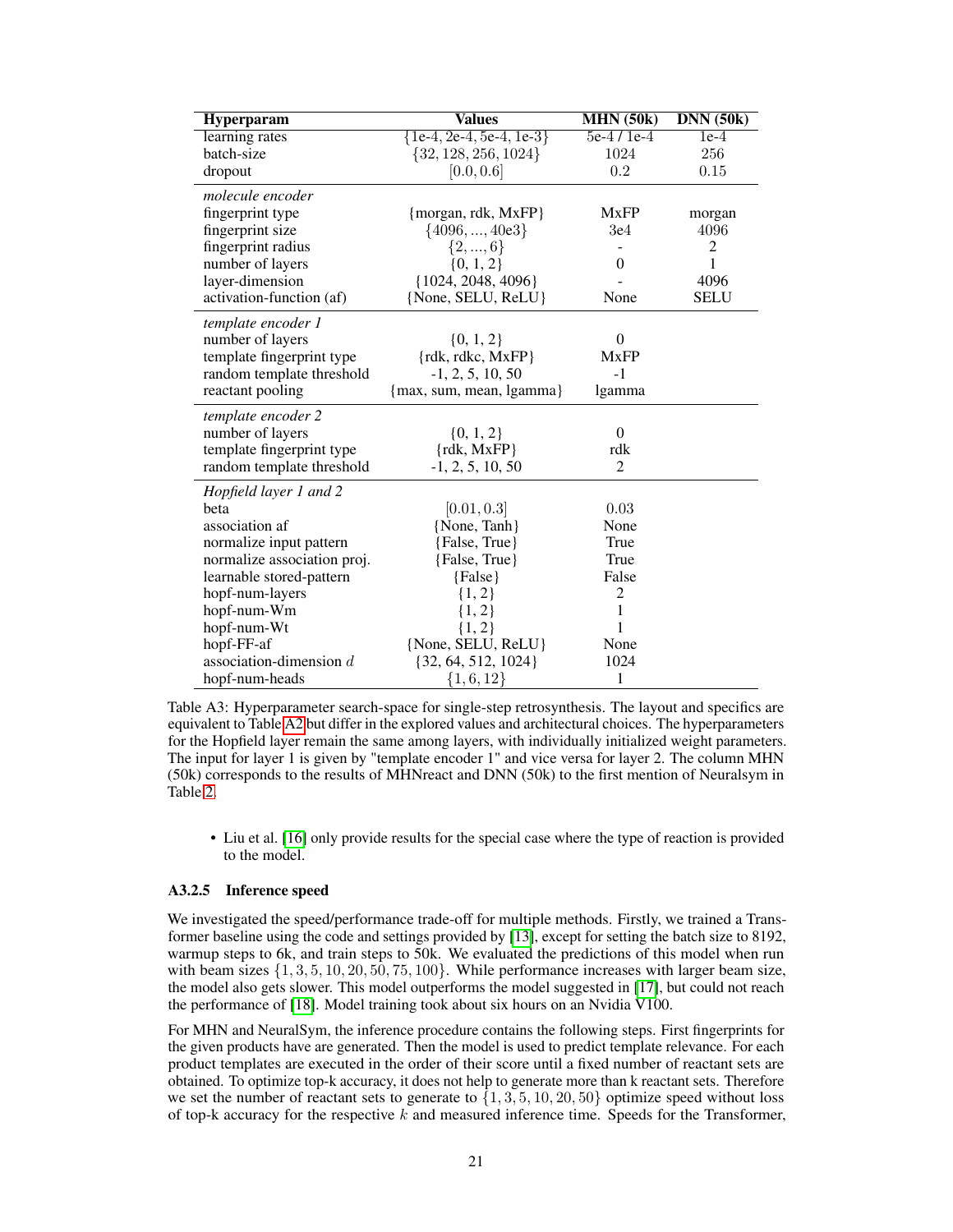NeuralSym, and MHN models have been measured using an Nvidia Tesla T4 and 16 cores of an AMD EPYC 7542. We also tested stopping template execution based on the cumulative probability of already executed ones as done in [\[8\]](#page-10-0), however found that it did not improve upon stopping after a certain number of reactants have been retrieved.



## <span id="page-21-0"></span>A4 Additional Results

Figure A1: Results of methods with different design elements on the USPTO-sm and USPTO-lg datasets. Each method consists of a combination of the following elements: a) a network MHN or DNN (blue or red line), b) whether pretraining is applied (squares or triangles), and c) whether fingerprint filter is applied for postprocessing (solid or dashed line). These eight possible combinations are displayed as lines with their top-100 accuracy on the y-axis and the different template frequency categories on the x-axis.



Figure A2: Predictive performance of different methods in dependency of the fingerprint size. Each method consists of a combination of the following elements: a) a network MHN or DNN (blue or red line), and b) whether pretraining is applied (squares or triangles). These four possible combinations are displayed as lines with their top-1, top-10 and top-100 accuracy. Performance saturates at a fingerprint size of about  $2^{12}$ =4096, and we therefore choose this value for the other experiments.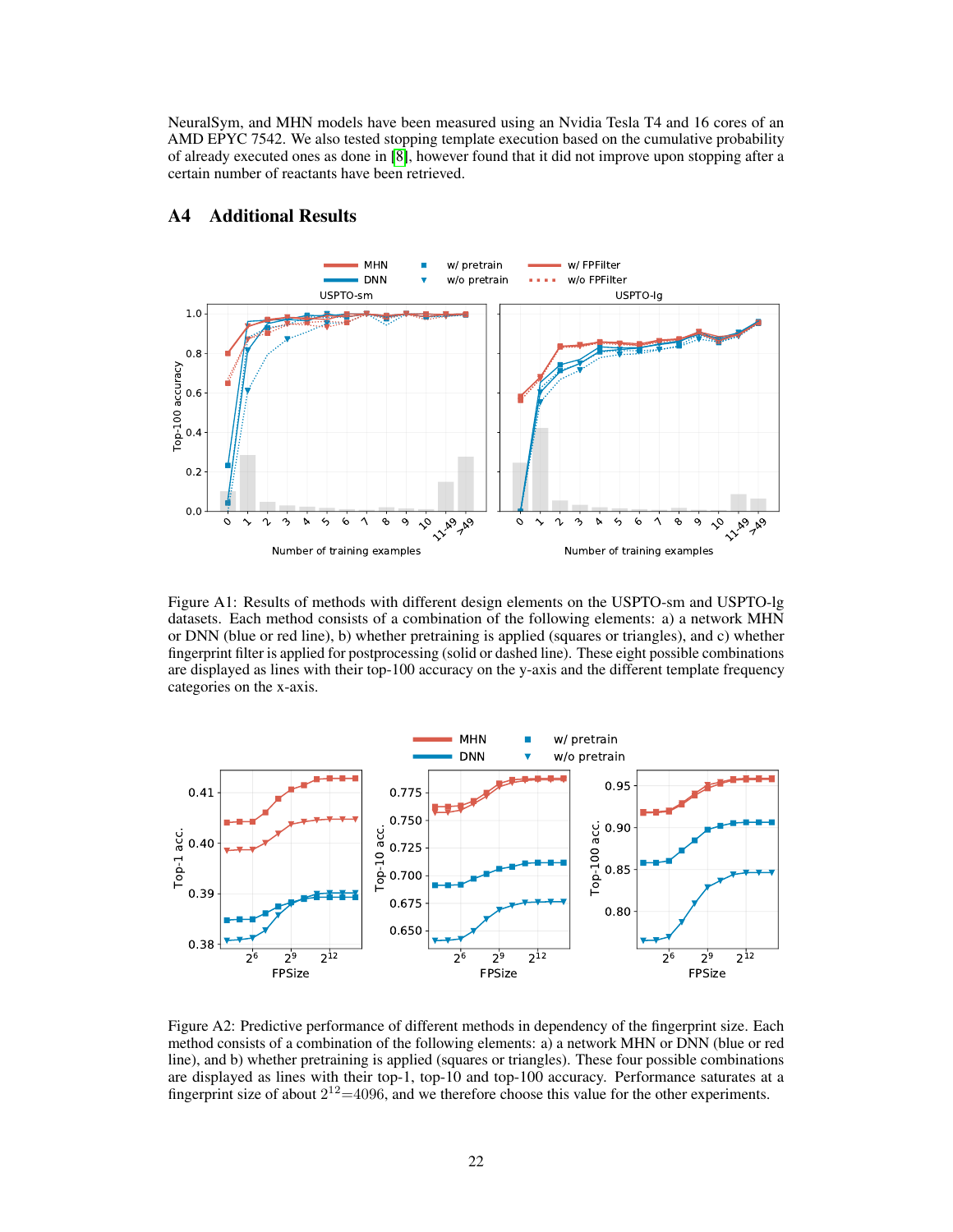

Figure A3: Comparison of methods with respect to their top-k accuracies. Each method consists of a combination of the following elements: a) a network MHN or DNN (blue or red line), b) whether pretraining is applied (squares or triangles), and c) whether fingerprint filter is applied for postprocessing (solid or dashed line). These eight possible combinations are displayed as lines with their k parameter on the x-axis and their top-k accuracy on the y-axis. MHNs provide the best top-k accuracy with k larger or equal 10.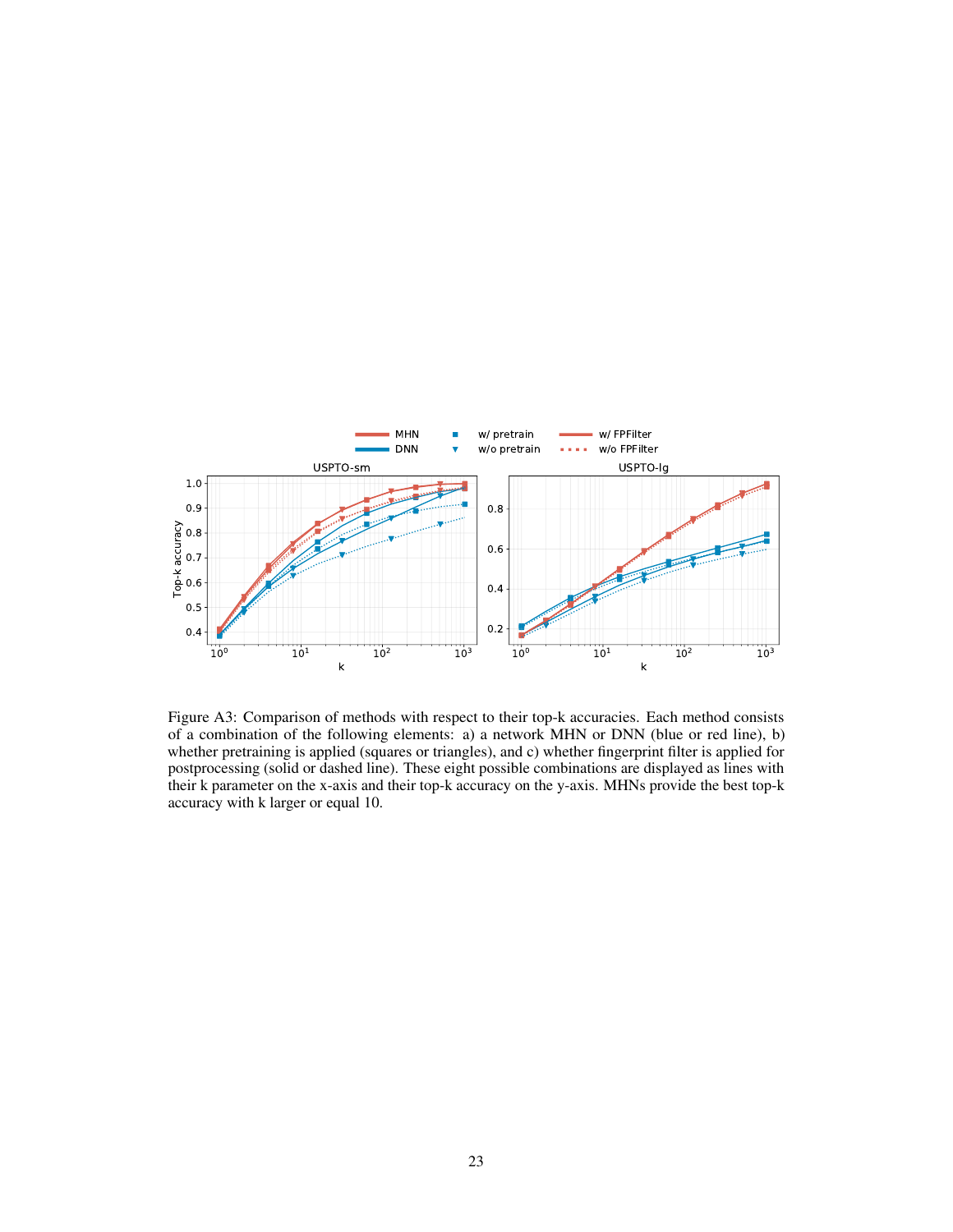## <span id="page-23-0"></span>A5 Hopfield Association Space

Figure [A4](#page-8-0) shows a t-SNE embedding of both the reaction fingerprints and the learned embeddings. Each point is colored according to its class as defined in [\[73\]](#page-13-6).

For example, reactions belonging to the type "oxidations" can be distant in the fingerprint space (pink points in the left figure), while in their learned representations are closer (pink points in right figure). Note that our model did not have access to these reaction types. It can be seen that the chosen representation for reaction templates already captures information about the relationship, and the same reaction types are represented closer after embedding it using t-SNE.



Figure A4: t-SNE downprojection of the reaction template fingerprints (left) and learned representations of reaction templates  $X$  (right). The colors represent reaction types of substructure-based expert systems as categorized by [\[73\]](#page-13-6).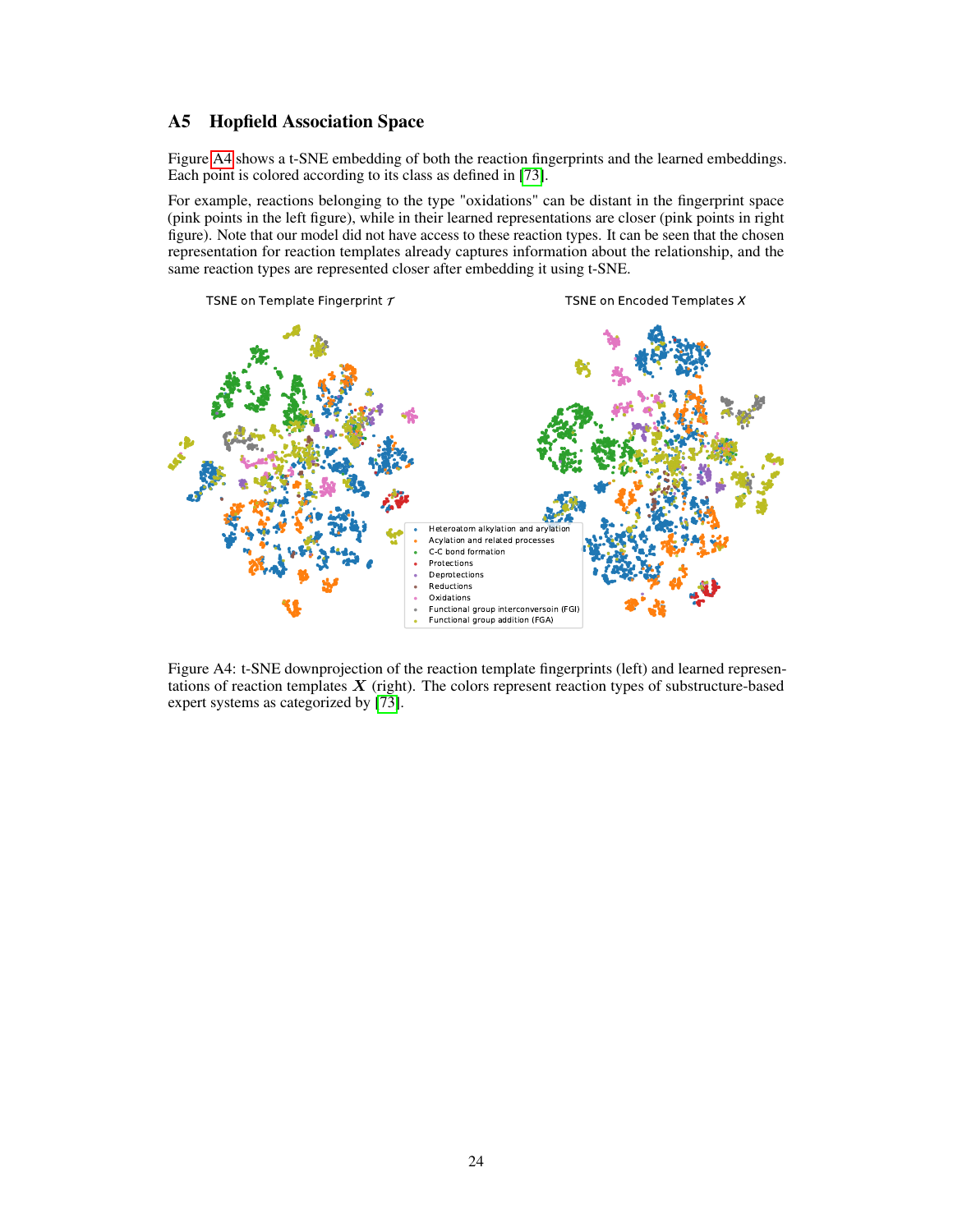### <span id="page-24-0"></span>A6 Objective and loss functions

**Loss on retrieved patterns.** We provide a more general view on the objective and the loss function from the perspective of Hopfield networks and retrieving patterns. The main idea is to retrieve patterns from label space, rather than from Hopfield space, because the loss functions operate in the label space. The last Hopfield layer of our architecture supplies both  $p$ , the softmax vector of probabilities of drawing reaction templates, and  $\xi^{\text{new}}$ , an average of reaction template representations  $x$ . However, averages of reaction templates are no longer reaction templates, but we are interested in the *probability*  $\ell_{\xi}$  of drawing a  $x_k$  that fits to  $\xi$ . The probability  $\ell_{\xi}$  can still be computed via a slightly modified Hopfield network update, where instead of retrieving from a memory  $X$  of template representations in Hopfield space, we retrieve from the space of labels or scores. Such an update has been introduced previously and uses stored patterns that are augmented by labels [\[35,](#page-11-6) p.83ff].

The probability  $\ell_{\xi}$  of drawing a  $x_k$  that fits to  $\xi$  can be computed by a modified Hopfield network update:

$$
q_{\xi} = L p = L \operatorname{softmax}(\beta X^T \xi), \quad \ell_{\xi} = 1^T q_{\xi}, \tag{6}
$$

where  $L \in \mathbb{R}^{K \times K}$  is the diagonal matrix of labels that are zero or one and  $1 \in \mathbb{R}^K$  is the vector of ones. In general,  $L$  can be used to include unlabeled data points as stored patterns, where  $L$  is a Gram matrix times a diagonal label matrix to transfer label information from labeled data points to unlabeled data points.  $L_{kk} = 1$  means that  $x_k$  fits to  $\xi$  and  $L_{kk} = 0$  means that  $x_k$  does not fit to  $\xi$ . In the context of the Hopfield networks, if more than one  $x_k$  fits to  $\xi$  then all  $x_k$  that fit to  $\xi$ constitute a metastable state. Instead of  $L_{kk}$  being equal to zero or one,  $L_{kk}$  can give a non-negative score for how well  $x_k$  does fit to  $\xi$ . In this case  $\ell_{\xi}$  is the *expected score*.

In this general view, our objective is to minimize  $-\log(\ell_{\epsilon})$ . If  $L_{kk}$  is equal to zero or one,  $\log(\ell_{\epsilon})$ is the log-likelihood of drawing a fitting  $x_k$ . If only one  $x_k$  fits (exactly one  $L_{kk}$  is one), then our objective is equivalent to the cross-entropy (CE) loss for multi-class classification. However, if more  $x_l$  are labeled as fitting, then our objective is different from CE, which might not be appropriate. If  $L_{kk}$  is a non-negative score for the molecule-template pair, our approach will maximize the expected score.

Cross-entropy loss. In a simple setting, in which each molecule only has a single correct reaction template in  $T$ , a categorical cross-entropy loss is equivalent to the suggested loss. We encode the correct template by a one-hot vector  $y = (0, \ldots, 0, 1, 0, \ldots, 0)$ , where 1 indicates the position of the correct template in the template set  $t = t^k$ . We then minimize the cross-entropy loss function  $\ell_{\text{CE}}(\mathbf{y}, p) = \text{crossover}(\mathbf{y}, p)$  between ground truth y and the model's predictions p for a single pair of the training set and the overall loss is an average over all such pairs. The corresponding algorithm is given in Alg. [2.](#page-25-0)

InfoNCE in Hopfield space. An almost equivalent loss function would be to use a contrastive loss on the retrieved pattern  $\xi^{\text{new}}$ . This contrastive loss measures the cosine similarity of the retrieved pattern with the correct stored patterns with the InfoNCE function [\[33,](#page-11-3) [72\]](#page-13-5):

<span id="page-24-1"></span>
$$
\ell_{\rm p}(\boldsymbol{\xi}^{\rm new}, \boldsymbol{x}^+, \boldsymbol{X}^-) = {\rm InfoNCE}(\boldsymbol{\xi}^{\rm new}, \boldsymbol{x}^+, \boldsymbol{X}^-) = -\log \frac{\exp(\operatorname{sim}(\boldsymbol{\xi}^{\rm new}, \boldsymbol{x}^+)/\tau)}{\sum_k \exp(\operatorname{sim}(\boldsymbol{\xi}^{\rm new}, \boldsymbol{x}_k^-)/\tau)},\tag{7}
$$

where  $\text{sim}(.,.)$  is a pairwise similarity function,  $x^+$  is the representation of the correct reaction templates, and  $X^-$  is the set of representations of the incorrect reaction templates, that are contrasted against each other. This loss is equivalent to cross-entropy loss if a) the denominator of Eq. [\(7\)](#page-24-1) would use all pairs and not only negative pairs (this variant is a frequently used version of InfoNCE), b)  $1/\tau = \beta$ , c) the similarity function is the dot product, and d)  $\xi$  is used instead of  $\xi^{\text{new}}$ . Our experiments show that the pattern loss can lead to models with comparable performance to those trained with cross-entropy loss. The according algorithm with pattern loss as alternative loss is shown in Alg. [2.](#page-25-0)

We provide a formulation of our method as simplified pseudo-code in a Python/Pytorch[\[52\]](#page-12-8)-like language (see Algorithm [2\)](#page-25-0). The pseudo-code provides a version with two stacked Hopfield layers and three possible formulations of the loss function.